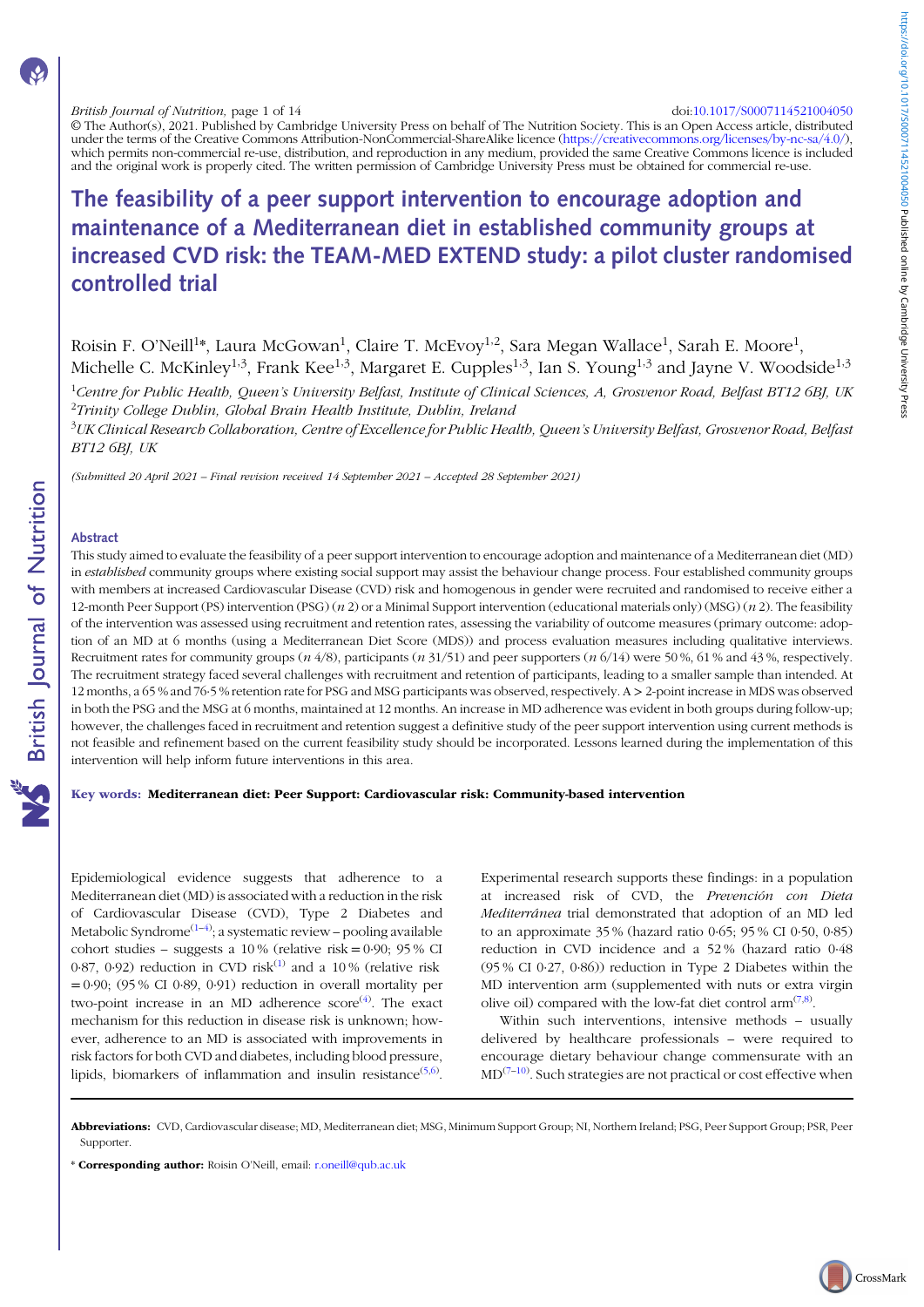considering a population-level approach to behaviour change; however, peer support offers a potential alternative and less costly approach $(11,12)$  $(11,12)$  $(11,12)$  $(11,12)$  $(11,12)$ . Peer support may encourage behaviour change via the utilisation of social support and social networks between individuals; a peer supporter (PSR) is an individual with similar characteristics to the target population 'who possesses experiential knowledge of a specific behaviour or stressor' and can provide 'emotional, appraisal, and informa-tional assistance to address a health-related issue'<sup>[\(13\)](#page-12-0)</sup>. Many peer support approaches exist, including face-to-face, online, telephone and individual peer coaching<sup>([14](#page-12-0),[15](#page-12-0))</sup>; however, qualitative research suggests that a group-based peer support approach is the preferred method to encourage a population at high risk of CVD towards adoption of an  $MD^{(16)}$  $MD^{(16)}$  $MD^{(16)}$ .

## The Trial to Encourage Adoption and Maintenance of a Mediterranean Diet

This intervention was designed by our research team to test a group-based peer support programme and compare it with a proven intensive dietitian-led MD intervention and a minimal MD education intervention for encouraging adoption of the MD in adults at high CVD risk in Northern Ireland  $(NI)^{(17)}$  $(NI)^{(17)}$  $(NI)^{(17)}$ . Due to the individual level randomisation process, study participants within the peer support intervention arm were recruited and randomised independently, resulting in newly established groups with individuals varying by characteristics such as age, gender and socioeconomic status. This individual-level randomisation also led to a delay in initiation of the intervention, which did not begin until enough participants had been randomised to the peer support intervention, to allow the formation of a  $group^{(17)}$  $group^{(17)}$  $group^{(17)}$ .

Research suggests that already established groups may have greater social cohesion and engagement compared with members in newly formed groups and the leveraging of existing social networks between members may enhance the effectiveness of peer support strategies to further encourage behaviour change  $(16,18,19)$  $(16,18,19)$  $(16,18,19)$ . This is supported by published qualitative data in individuals at increased risk of CVD which suggests that effective peer support groups develop from individuals who consider each other 'simi-lar' and can develop trust and honesty within their groups<sup>[\(16\)](#page-12-0)</sup>. This led the research team to consider the effect of the TEAM-MED intervention in already established groups leading to the design of the TEAM-MED EXTEND feasibility study.

TEAM-MED EXTEND. The aim of this study was to determine the feasibility of the TEAM-MED peer support intervention to encourage adoption and maintenance of an  $MD^{(17)}$  $MD^{(17)}$  $MD^{(17)}$ , in *estab*lished community groups, in comparison with a less intensive MD minimal education intervention (control). This paper provides an overview of the study design, implementation strategy and outcomes assessed including the adoption of an MD (assessed by a change in MDS at 6 months from baseline (adoption) and change in MDS at 12 months from 6 months (maintenance)). We consider the challenges faced in implementation and adoption of this intervention in an established community group setting and consider the modifications necessary for the development of future group-based peer support interventions in populations at risk of CVD.

https://doi.org/10.1017/50007114521004050 Published online by Cambridge University Press https://doi.org/10.1017/S0007114521004050 Published online by Cambridge University Press

## Methods

## Study design

This pilot study employed a Cluster Randomised Controlled Trial design over a 12-month study period and was conducted according to the guidelines laid down in the Declaration of Helsinki. All procedures involving human participants were approved by the Research Ethics Committee for the School of Medicine, Dentistry and Biomedical Sciences, Queen's University Belfast (Ref: 15·25.v5) and the trial also conforms to the Consolidating Standards of Reporting Trials statement's<sup>[\(20](#page-12-0))</sup> extension to randomised pilot and feasibility trials<sup> $(21)$  $(21)$ </sup> – a checklist is included in the appendices.

## Eligibility and recruitment

Recruitment was completed between January and June 2016. The recruitment strategy employed a similar approach to the original TEAM-MED study, which included the dissemination of email and media releases to community organisations through local community links in  $NI^{(17)}$  $NI^{(17)}$  $NI^{(17)}$ .

An 'established' community group was defined as a group or network drawn from one community, containing regular service users and if possible homogenous sex. Interested groups contacted the research team to arrange for further information and a researcher attended to provide participant information sheets and a comprehensive overview of the study to community group members. Researchers then returned to screen individual group members and determine eligibility for groups and participants wishing to proceed. The individual screening process included a personal health and medical history questionnaire to determine CVD risk and a fourteen-item MDS questionnaire – to determine the baseline adherence to an MD. This is similar to the MD score used in the Prevención con Dieta Mediterránea study<sup>[\(8](#page-11-0))</sup> but has been modified to reflect the diet of an NI population<sup>[\(17\)](#page-12-0)</sup>.

We intended that 75 % of community group members drawn from a given group (for example: a Men's Shed or a Women's Group) should be eligible in order for the overall group to be eligible to participate, with a target of recruiting 10–12 eligible participants per community group. Ineligible group members were welcome to participate in PS sessions if their community group was randomised to the Peer Support Group (PSG), but these individuals had no further contact with the research team post screening.

## Inclusion & exclusion criteria – individual screening

Both peer supporters (described below) and community group members were eligible to participate if they were (a) aged  $\geq 40$ years; (b) had a Mediterranean Diet Score (MDS) ≤ 3 and (c) had at least one CVD risk factor as detailed in [Table 1](#page-2-0). The exclusion criteria included (a) a diagnosis of Diabetes Mellitus (excluded only if receiving oral medication or insulin treatment), (b) established CVD, (c) any medical conditions or dietary restrictions that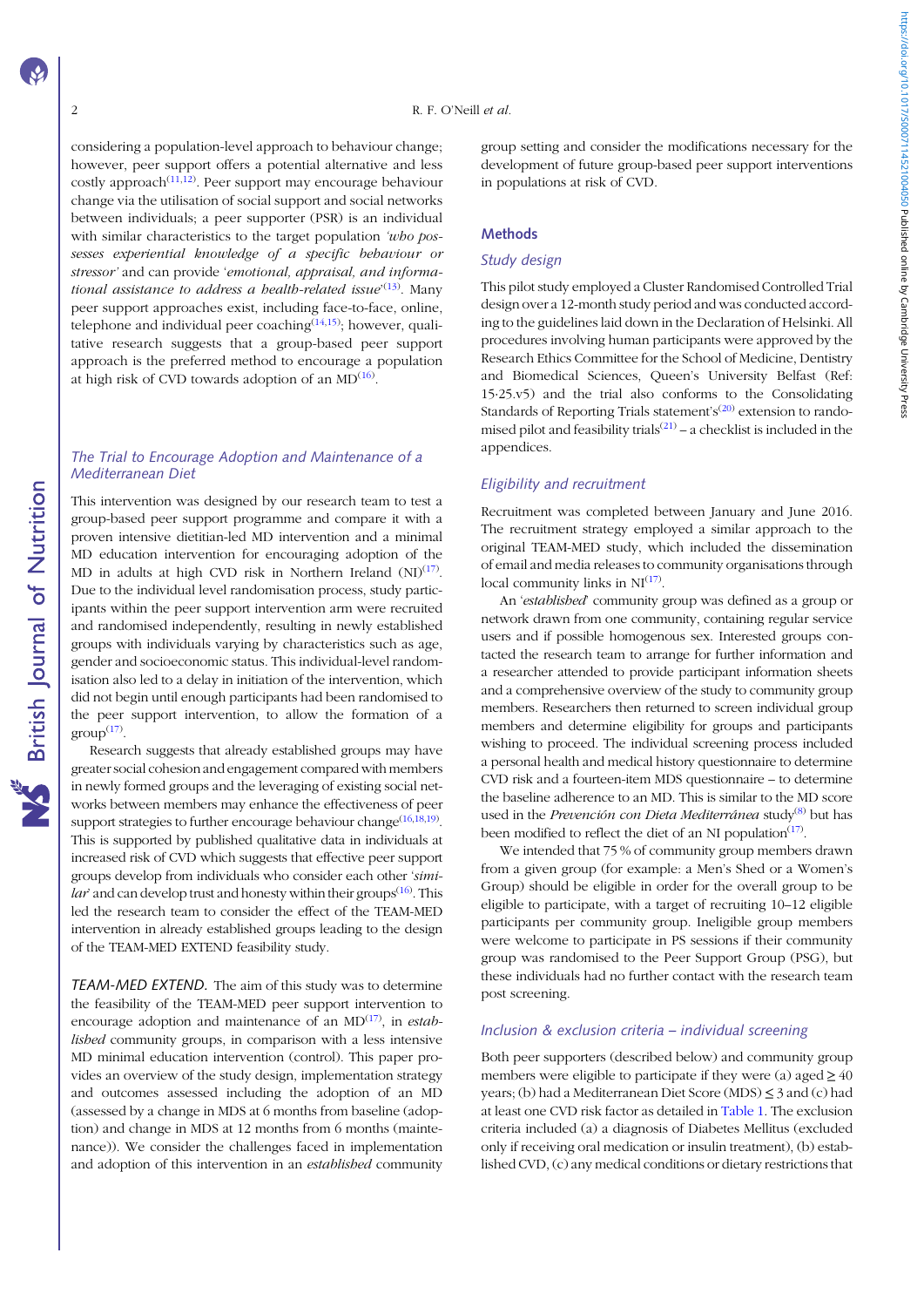#### TEAM-MED EXTEND peer support intervention 3

<span id="page-2-0"></span>Table 1. Study inclusion and exclusion criteria for community groups, group members and peer supporters

## Inclusion criteria

#### Community groups

- Drawn from one community network/centre
- Made up of regular service users

## • Homogeneous sex

- Group Members
- Aged ≥ 40 years
- Have a Mediterranean Diet Score (MDS) ≤ 5\*
- Have at least one of the following Cardiovascular Disease (CVD) risk factors:
- Type 2 Diabetes Mellitus and NOT on any medication (oral or insulin; if receiving treatment then excluded) – Smoker (current)
- Hypertension (high blood pressure (BP)) systolic BP ≥ 140 or diastolic ≥ 90 mmHg
- On anti-hypertensive medication
- Elevated Low Density Lipoprotein (LDL)-cholesterol ≥ 160 mg/dl
- Low High Density Lipoprotein (HDL)-cholesterol ≤ 40 mg/dl (men) ≤ 50 mg/dl (women) (milligrams per deciliter of blood)
- On cholesterol-lowering medication
- Overweight OR obesity (Body Mass Index (BMI) > 25)
- Family history of premature Coronary Heart Disease (CHD) (definite Myocardial Infarction (MI) or sudden death before age 55 in male father or first-degree relative or before 65 in mother of first-degree relative (e.g. parent, sibling or child)
- Ethnicity (South Asian (Afghanistan, India, Pakistan, Bangladesh, Sri Lanka, Nepal, Bhutan and Maldives); or African Caribbean).
- Peer Supporters (in addition to criteria for group members)
- A lay participant or community health worker/volunteer

– A commitment to completing peer supporter training and delivery of the intervention over a 12-month period

- Exclusion criteria (community groups, participants and peer supporters)
- Diabetes mellitus (excluded only if receiving oral medication or insulin treatment)
- Established CVD
- Medical conditions or dietary restrictions that would substantially limit ability to complete the study requirements
- Inability to provide informed consent
- Community groups led by health professionals

 $*$  Modified from an initial requirement of an MDS score  $\leq$  3.

would substantially limit ability to complete the study requirements, (d) inability to provide informed consent and (e) community groups led by health professionals. A detailed overview of the inclusion and exclusion criteria for this two-phase recruitment process is presented in Table 1. Written informed consent was obtained from all eligible individuals agreeing to participate in the study.

#### Recruitment and training of peer supporters

This is discussed in detail elsewhere $(17)$  $(17)$ . Briefly, recruitment of PSR was completed separately to community group recruitment via the dissemination of a poster advertisement to community organisations and networks in NI. The screening process for PSR was similar to that of the community group participants (discussed above); however, eligible PSR also completed an interview (by the research team) to determine their commitment to participate and to identify if they had the attributes desirable for the PSR role; the peer supporters were not familiar with their allocated community group at the outset of the study, and this interview was used to facilitate the pairing of PSR to the most suitable community group, ensuring – as much as possible – that the PSR had similar characteristics to their allocated community groups, increasing the likelihood that they would be welcomed as peers by the community groups. The training provided was identical to that delivered in the previous intervention $(17)$  $(17)$ . Two PSR were allocated per community group randomised to the intervention; where possible, one had experienced success in making positive changes to their diet and the other was familiar

with group facilitation. Two additional PSR were recruited to act as reserves for either group if required.

## Randomisation

Post-screening, eligible community groups were randomly allocated to either the PSG or a Minimum Support Group (MSG) (control) using a computer-based random allocation sequence generator (IBM Corp. Released 2016. IBM SPSS Statistics for Windows, Version 24·0. IBM Corp), which was performed by an independent member of the research team not involved in the screening or data collection process. The Centre/Project manager was informed of group assignment, and study participants were informed individually after their baseline measurements were completed.

#### Peer Support Intervention

The intervention was developed using the Medical Research Council's guidance for developing complex interventions<sup>[\(22](#page-12-0))</sup> and is based on the social support model in healthcare<sup> $(13,23)$  $(13,23)$  $(13,23)$  $(13,23)$ </sup>; this has been described in detail elsewhere<sup>([17](#page-12-0))</sup>. Explicit Behaviour Change Techniques incorporated into the intervention included social support, goal-setting, self-monitoring and problem-solv-ing<sup>[\(24](#page-12-0),[25](#page-12-0))</sup>. The intervention consisted of eleven ~2-h peer support sessions, conducted within the usual community group venue, designed to be interactive and non-directive with a focus on discussion and the sharing of experiences between the PSR and the group: these sessions were delivered at week 0 (baseline), week 2, week 4, week 6 and month 2, month 3, month 4 and month 6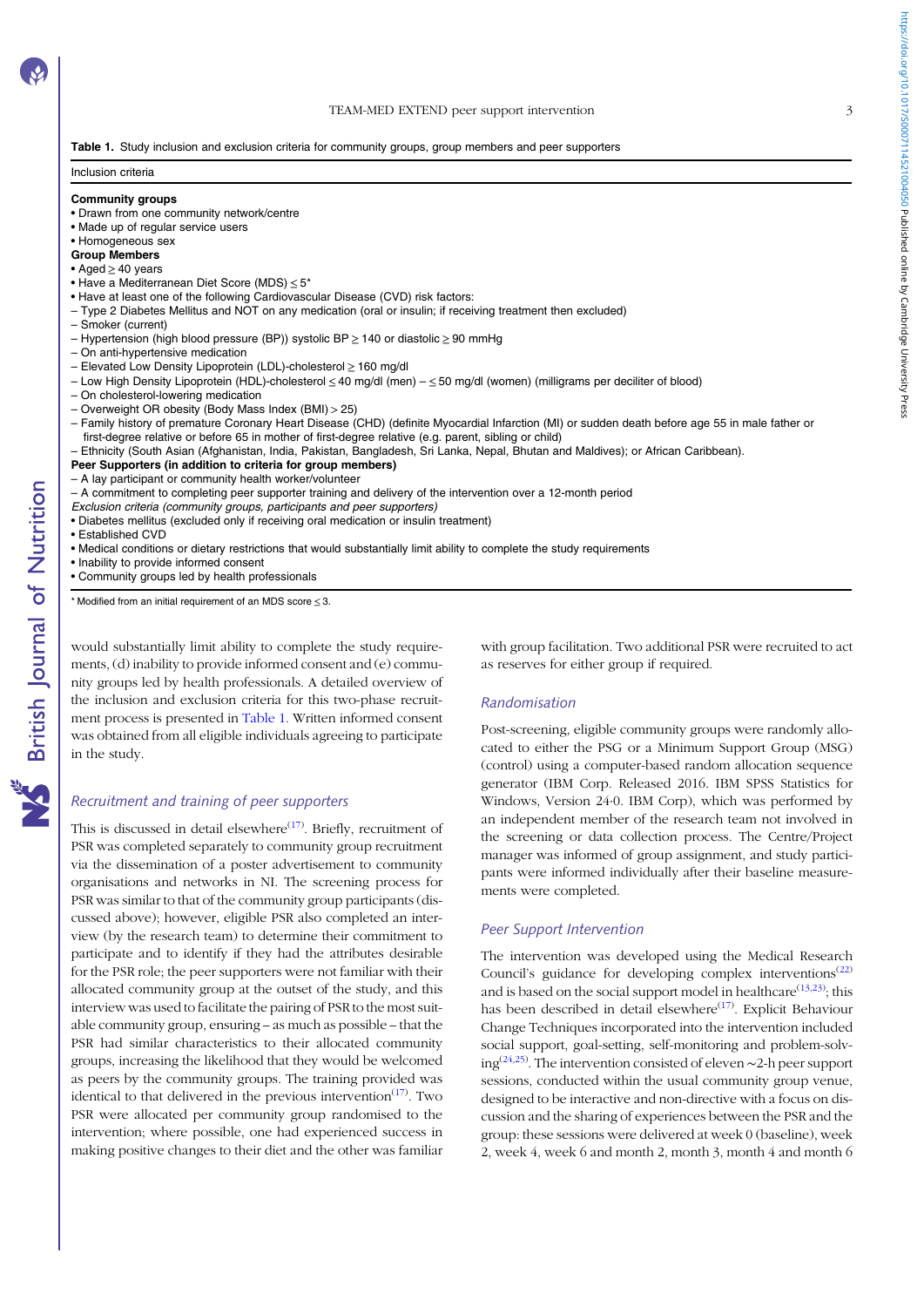during an initial intense phase and then months 8, 10 and 12 dur-ing the latter maintenance phase<sup>([17\)](#page-12-0)</sup>. All sessions began with an MD educational component delivered by the PSR and topics covered included: 'Health benefits of a MD', 'Enjoying Fruit & Vegetables', 'Eating more Wholegrain', 'Eating a Seasonal MD' &'Shopping for a MD'. Practical demonstrations including tasting sessions of MD foods and dishes were incorporated throughout the intervention (during  $n/4$  of the 11 sessions). Each participant was provided with a range of MD educational resources including written educational materials providing information on the MD, the health benefits of an MD and practical support to facilitate adoption of this dietary pattern including recipe books, shopping lists and meal plans. A workbook to facilitate goal setting and self-monitoring throughout the intervention was also provided to participants. PSR were trained to encourage participants to set Specific, Measureable, Achievable, Realistic & Time-based (SMART) goals at each intervention session<sup>([26,27\)](#page-12-0)</sup>.

#### Minimum Support Group

Participants within the community groups randomised to the MSG arm  $(n 2)$  received written educational literature, developed by the research team for the TEAM-MED study $(17)$  on the food components of the MD, seasonal recipe ideas, meal plans and shopping lists after their baseline visit. MSG participants received no further input, only follow-up data collection visits at 3, 6 and 12 months.

#### Study evaluation

The feasibility of the intervention was assessed using recruitment and retention rates, participant engagement (via attendance records of PS sessions), end-of-study evaluation measures (designed for the TEAM-MED intervention and including MD tolerance and group cohesion questionnaires (PSG only)). We also invited all participants randomised to the PSG – as well as the PSR – to complete a post intervention structured interview at study endpoint to assist in our process evaluation. These were completed either in-person (on a one-to-one basis) at the end of the final measurement visit or by phone within a week of the final visit if more convenient for the participant and took approximately 20 min to complete. Intervention fidelity was determined by (1) the standardisation of intervention delivery with a two-day training course provided to all PSR at the start of the study; (2) structured post-session phone calls with each PSR to offer support and answer questions in an effort to minimising drift in skills and knowledge acquired during the training course; (3) the observation (by a member of the research team) of three intervention sessions to ensure the monitoring of intervention delivery and consistent implementation across and between intervention groups and (4) attendance recorded at each session to determine the engagement of each group participant to the intervention.

#### Outcome assessment

Outcome measurements were collected to explore the variability of outcomes to inform a larger study and test the acceptability of the measurement tools used. The primary outcome of interest was adoption of an MD assessed by a change in MDS at 6 months from baseline (adoption) with change in MDS at 12 months from 6 months (maintenance) as a secondary outcome. MDS were determined using a fourteen-item questionnaire, similar to that used in the Prevención con Dieta Mediterránea study<sup>[\(8\)](#page-11-0)</sup> but modified for an NI population<sup>[\(17](#page-12-0))</sup>. The MDS used in this study has been validated with MDS from previous studies $(1,10,28)$  $(1,10,28)$  $(1,10,28)$  $(1,10,28)$  and has demonstrated moderate agreement between this tool and the score used in the Prevención con Dieta Mediterránea study thus providing a potentially valid tool for determining MD adherence in a Northern European population. Secondary outcomes included changes in nutrition and health markers at follow-up from baseline, including anthropometry – weight (to the nearest 0·1 kg using Tanita HS-301 calibrated scales) and height (to the nearest 0·1 cm using a portable Stadiometer), both of which were used to calculate BMI (kg/m<sup>2</sup>), waist and hip circumference measurements (using a flexible tape measure to the nearest 0·1 cm), blood pressure (using a calibrated automated sphygmomanometer (Omron M5–1, OMRON Healthcare UK Ltd., Milton Keynes, UK)), dietary intake (4-d estimated food diary) and MD Knowledge using an MD Knowledge questionnaire<sup>[\(29](#page-12-0))</sup>. Spot non-fasting urine and saliva samples (Greiner Bio-One Saliva Collection System) were collected at each time point for the future analysis of objective measures of nutritional status and CVD-related biomarkers. Physical activity levels were also determined using the General Practice Physical Activity Questionnaire<sup>[\(30](#page-12-0))</sup>. A social support questionnaire – based on a modified version of the validated UCLA social support inventory was used to collect information on the sources of support available to participants<sup>[\(9](#page-11-0))</sup>. Psychosocial measurements including health<sup>[\(31](#page-12-0))</sup> and dietary<sup>([32\)](#page-12-0)</sup> related quality of life, mood<sup>([33\)](#page-12-0)</sup>, self-efficacy<sup>[\(34](#page-12-0))</sup> and self-esteem $(35)$  $(35)$  were also collected [\(Table 2](#page-4-0)). A brief item assessing oral difficulties and frequency of dental visits $(36,37)$  $(36,37)$  $(36,37)$  was used to assess dental health at baseline and endpoint only. An overview of study outcomes, measures used and the time point of assessment is summarised in [Table 2.](#page-4-0) The duration of each follow-up visit was approximately 2 h; these were completed in a private room within the local community centre participating in the study. If participants were restricted for time, the physical measurements and the assessments relating to adoption of the MD (including the MDS score, review of the food diary and MD knowledge questionnaire) were prioritised during the in-person appointment, and participants were provided with a stamped addressed envelope and asked to complete the remaining questionnaires at home, posting these back to the study team within a week of their study measurement appointment.

## Statistical analysis

A sample size calculation for this study was not appropriate, as the pilot data generated here will be used to inform the development of a large-scale trial and any changes in outcome data were exploratory only. For community groups, the recruitment rate is calculated based on those consenting to study screening compared with the total number of groups requesting study information. Individual recruitment is calculated as those eligible and consenting to participant compared with the total number of individuals requesting information and/or screened for eligibility (within the included community groups only). The recruitment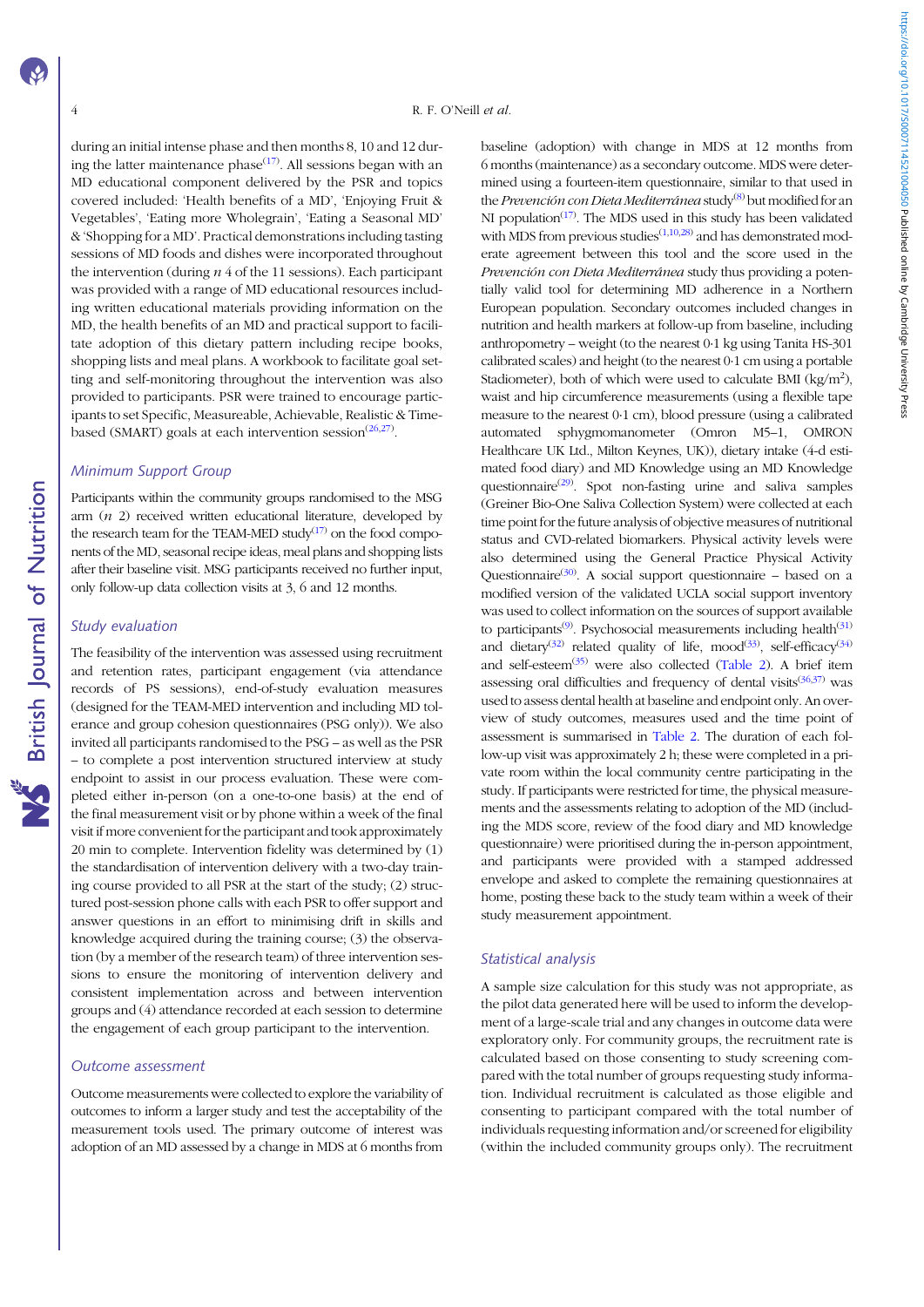## TEAM-MED EXTEND peer support intervention 5

<span id="page-4-0"></span>

| <b>Table 2.</b> Outcome and evaluation measures used at each study time point |  |
|-------------------------------------------------------------------------------|--|
|-------------------------------------------------------------------------------|--|

| Outcome                        | Domain to be measured               | Data collection method (s)                                                       | BL.      | 3        | 6<br>months months | 12<br>months |
|--------------------------------|-------------------------------------|----------------------------------------------------------------------------------|----------|----------|--------------------|--------------|
| Diet                           | MD adherence                        | 14-item MDS questionnaire*(8)                                                    |          |          |                    |              |
|                                | Dietary intake                      | Food record (4 day)                                                              |          |          |                    |              |
| Clinical & biomarkers          | Blood pressure                      | Clinically measured - (omron M5-1 healthcare)                                    |          |          |                    |              |
|                                | Weight                              | Digital scales                                                                   |          |          |                    |              |
|                                | Height                              | Stadiometer                                                                      |          |          |                    |              |
|                                | Waist circumference                 | Flexible tape                                                                    |          |          |                    |              |
|                                | Nutrition and CVD<br>markers        | Urine (spot fasting sample) Saliva (Greiner bio-one saliva<br>collection system) |          |          |                    |              |
| Mediators of diet behaviour    | MD knowledge                        | Nutrition knowledge questionnaire*(29)                                           |          | ✓        | ✓                  |              |
| change                         | Readiness to change<br>behaviour    | Stage of dietary change questionnaire† <sup>(51)</sup>                           |          |          |                    |              |
|                                | Perceived barriers to MD            | Eating habits questionnaire†                                                     |          |          |                    |              |
|                                | Self-efficacy                       | Questionnaire <sup>(34)</sup>                                                    |          |          |                    |              |
|                                | Social support                      | Questionnaire <sup>(52)</sup>                                                    |          | $\times$ |                    |              |
|                                | Problem solving ability             | Questionnaire* <sup>(9)</sup>                                                    |          |          |                    |              |
| <b>Intervention Moderators</b> | Physical activity                   | GPPAQ <sup>(30)</sup>                                                            |          |          | ✓                  |              |
|                                | Smoking, alcohol,<br>medication use | Questionnaire <sup>+</sup>                                                       |          |          |                    |              |
|                                | <b>Health beliefs</b>               | Health Beliefs Questionnaire* <sup>(53)</sup>                                    |          | $\times$ | $\times$           |              |
|                                | Health related OoL                  | $SF-36^{(31)}$                                                                   |          | $\times$ | $\times$           |              |
|                                | Diet-related QoL                    | Questionnaire <sup>(32)</sup>                                                    |          | $\times$ | $\times$           |              |
|                                | Mood                                | Questionnaire <sup>(33)</sup>                                                    |          | $\times$ | $\times$           |              |
|                                | Self-esteem                         | Self-esteem Questionnaire <sup>(35)</sup>                                        |          | $\times$ | ✓                  | ×            |
|                                | Oral health                         | Questionnaire <sup>(36,37)</sup>                                                 |          | $\times$ | $\times$           |              |
| <b>Process Evaluation</b>      | <b>MD</b> Tolerance                 | Questionnairet                                                                   | X        | $\times$ | $\times$           |              |
| Measures                       | Group cohesion                      | Questionnairet                                                                   | $\times$ | $\times$ | ✓                  |              |
|                                | Study evaluation                    | Questionnaire <sup>+</sup>                                                       | $\times$ | $\times$ | $\times$           |              |

BL, baseline; MD, Mediterranean Diet; GPPAQ, General Practice Physical Activity Questionnaire.

This table is adapted from the original TEAM-MED protocol paper<sup>([17\)](#page-12-0)</sup>.

Modified for TEAM-MED.

† Developed for TEAM-MED intervention.

rate for PSR is based on those completing PSG training compared with all individuals requesting information on the PSR role. Retention rates were calculated based on the number of participants completing measurements at each time point compared with the total number consenting to participate at baseline.

Baseline descriptive information on a range of demographic and health-related characteristics – by individual community group and by randomisation group (PSG and MSG) – are presented ([Table 3](#page-5-0)). Descriptive statistics – including means and standard deviations for parametric data, medians and inter quartile range for non-parametric data – are presented for the primary and secondary outcomes across follow-up time points but inferential statistics were not completed. All quantitative analyses were conducted using the Statistical Package for Social Sciences (SPSS) (IBM Corp. Released 2016. IBM SPSS Statistics for Windows, Version 24.0. IBM Corp). The end-of-study interviews were recorded and transcribed verbatim and then coded by two members of the research team and analysed within a thematic framework following the steps outlined by Braun and Clark<sup>[\(38](#page-12-0))</sup>.

#### Results

## Study recruitment and modifications to eligibility criteria

An overview of study recruitment and retention across the follow-up time points is presented in [Fig. 1](#page-6-0). We faced several challenges in the early phase of recruitment for several reasons including a lack of interest and concerns regarding the time commitment involved in participation (justifications made during informal discussions with the centre/project managers of the groups deciding not to complete screening), or ineligibility – with interested participants not meeting the group criteria and/or the individual screening criteria. To address this, the study team modified the eligibility criteria, making these less stringent to encourage a broader sample for inclusion. The following changes were made to the eligibility criteria to overcome low recruitment rates:

- (1) The target for 75 % of individual members of groups to be eligible in order for the group to participate was reduced to 50 % of the overall group.
- (2) The MDS screening criterion for inclusion was increased from  $\leq$  3 to  $\leq$  5.

Ten community organisations contacted researchers requesting further information and  $n8$  consented to study screening – an 80 % recruitment rate, of which half  $(n 4)$  met the eligibility criteria:  $n$  3 were female only groups and  $n$  1 male only group. Eight of fourteen interested PSR received training (57 %) with six recruited to the role  $(43\%)$ . Seven of the *n* 8 peer supporters trained for the role were female (87·5 %).

Thirty-one of  $n 51$  individual members across the four community groups met the eligibility criteria and consented to participate in the study  $(61\%)$ ; *n* 9 of all participants were male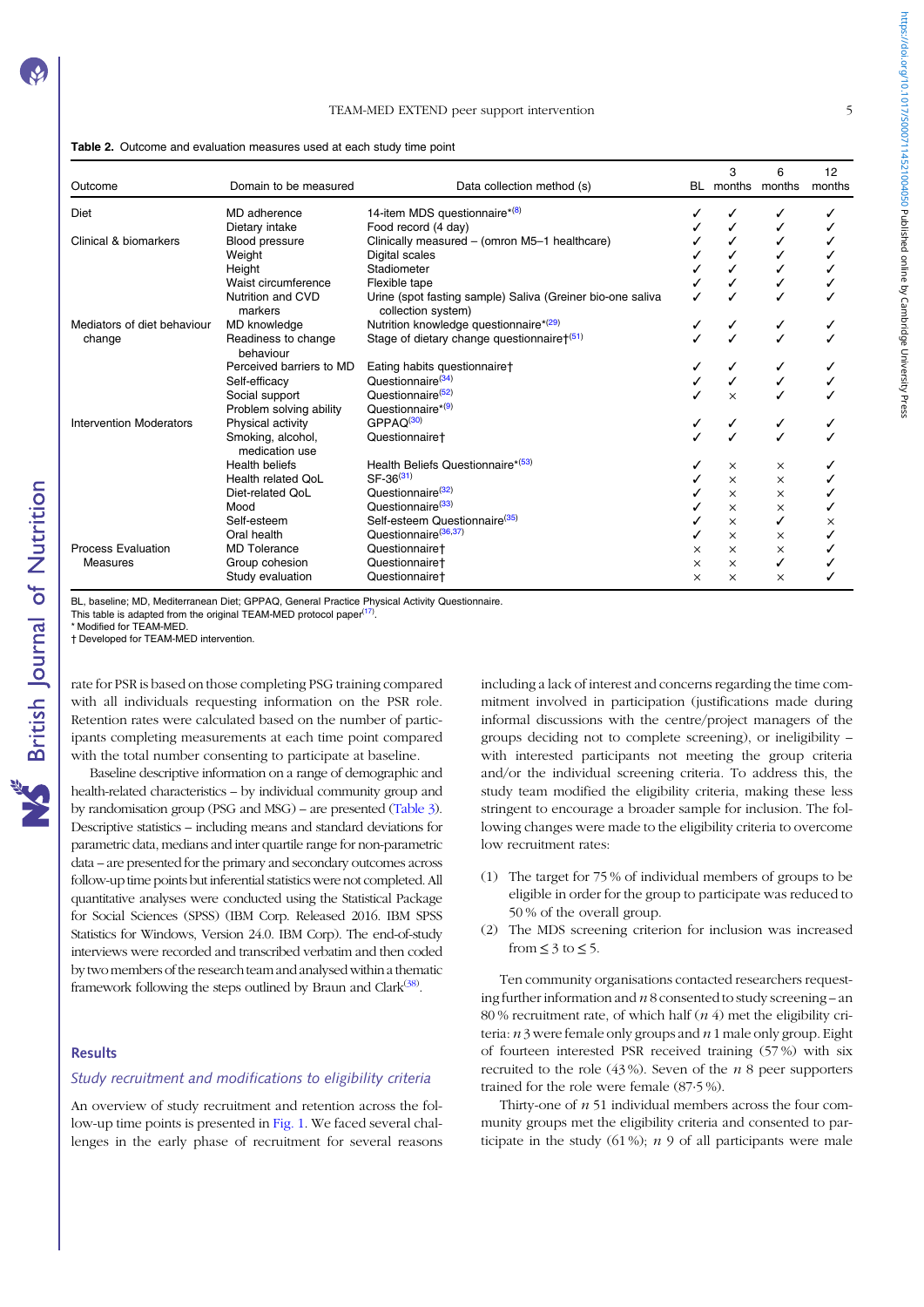<span id="page-5-0"></span>

| Table 3. Baseline characteristics of participants by allocated intervention group |  |  |  |
|-----------------------------------------------------------------------------------|--|--|--|
|-----------------------------------------------------------------------------------|--|--|--|

|                                   |       |              |                |                | Peer Support Group (PSG) |              | Minimal Support Group (MSG) |        |                |                |                |              |                |  |  |
|-----------------------------------|-------|--------------|----------------|----------------|--------------------------|--------------|-----------------------------|--------|----------------|----------------|----------------|--------------|----------------|--|--|
|                                   |       | Total (n 14) |                | PSG1 (n 9)     |                          | PSG2 $(n 5)$ |                             |        | Total (n 17)   |                | MSG1 (n 9)     | MSG2(n8)     |                |  |  |
| Variable                          |       | $\sqrt{n}$   | $\%$           | n              | $\%$                     | n            | $\%$                        | n      | $\%$           | $\sqrt{n}$     | $\%$           | n            | $\%$           |  |  |
| Age (years)                       |       |              |                |                |                          |              |                             |        |                |                |                |              |                |  |  |
| Mean                              |       | 54.6         |                | 51.8           |                          | 59.6         |                             | 63.5   |                | 67.1           |                | 59.5         |                |  |  |
| SD                                |       | $8-7$        |                | 7.3            |                          | 9.5          |                             | 12.1   |                | $8-8$          |                | $14-6$       |                |  |  |
| Sex $%$ (n)                       |       |              |                |                |                          |              |                             |        |                |                |                |              |                |  |  |
| Females                           |       | $100-0$      | 14             | $100 - 0$      | 9                        | $100 - 0$    | 5                           | 47.0   | 8              | 0.0            | 0              | $100-0$      | 8              |  |  |
| Males                             |       | 0.0          | 0              | 0.0            | 0                        | 0.0          | 0                           | 53.0   | 9              | $100 - 0$      | 9              | $0-0$        | 0              |  |  |
| Education (years)                 |       | 12.0         | $3-0$          | 12.0           | 2.0                      | 11.0         | 2.0                         | 13.0   | $3-0$          | 11.0           | 2.0            | 14.0         | 1.0            |  |  |
| Smoking Status % (n)              |       |              |                |                |                          |              |                             |        |                |                |                |              |                |  |  |
| Current                           |       | $14-3$       | $\overline{2}$ | 22.2           | $\overline{c}$           | 0.0          | 0                           | 11.8   | $\overline{c}$ | 22.2           | $\overline{2}$ | 0.0          | 0              |  |  |
| Previous*                         |       |              |                |                |                          |              |                             |        |                |                |                |              |                |  |  |
| Median                            |       | 25.0         |                | $28-6$         |                          | $20-0$       |                             | 33.3   |                | 57.0           |                | $12-5$       |                |  |  |
| <b>IQR</b>                        |       | 3            |                | $\overline{2}$ |                          | 1            |                             | 5      |                | $\overline{4}$ |                | $\mathbf{1}$ |                |  |  |
| Alcohol (units)                   |       |              |                |                |                          |              |                             |        |                |                |                |              |                |  |  |
| None/Occasional                   |       | 71.4         | 10             | 66.7           | 6                        | $80 - 0$     | 4                           | 47.1   | 8              | 33.3           | 3              | 62.5         | 5              |  |  |
| $1 - 2$                           |       | 21.4         | 3              | 22.2           | $\overline{c}$           | $20-0$       | 1                           | $17-6$ | 3              | 0.0            | $\mathbf 0$    | 37.5         | 3              |  |  |
| $3 - 5$                           |       | 7.1          | $\mathbf{1}$   | $11 - 1$       | $\mathbf{1}$             | 0.0          | $\mathbf 0$                 | 29.4   | 5              | 55.6           | 5              | 0.0          | 0              |  |  |
| $6 - 7$                           |       | 0.0          | 0              | 0.0            | 0                        | 0.0          | 0                           | 5.9    | 1              | $11-1$         | 1              | $0-0$        | $\mathbf 0$    |  |  |
| Marital Status % (n)              |       |              |                |                |                          |              |                             |        |                |                |                |              |                |  |  |
| Married/Cohabitating              |       | 28.6         | $\overline{4}$ | 44.4           | $\overline{4}$           | 0.0          | 0                           | 76.5   | 13             | 77.8           | $\overline{7}$ | 75           | 6              |  |  |
| Single†                           |       | 71.4         | 10             | 55.6           | 5                        | 100          | 5                           | 23.5   | $\overline{4}$ | 22.2           | $\overline{c}$ | 25           | $\overline{2}$ |  |  |
| Antihypertensive Meds % (n)       |       | $28-6$       | 4              | 33.3           | 3                        | 20           | $\mathbf{1}$                | 41.2   | $\overline{7}$ | 44.4           | 4              | 37.5         | 3              |  |  |
| Lipid-lowering medication $% (n)$ |       | 7.1          | $\mathbf{1}$   | $11-1$         | $\mathbf{1}$             | 0.0          | 0                           | 29.4   | 5              | 33.3           | 3              | 25.0         | $\overline{c}$ |  |  |
| Supplement % (n)                  |       | $35 - 7$     | 5              | 22.2           | $\overline{c}$           | $60-0$       | 3                           | $17-6$ | 3              | $11-1$         | 1              | 25.0         | $\overline{c}$ |  |  |
| Stage of change $% (n)$           |       |              |                |                |                          |              |                             |        |                |                |                |              |                |  |  |
| Pre-contemplation                 |       | 7.1          | $\mathbf{1}$   | $11-1$         | 1                        | 0.0          | 0                           | 5.9    | $\mathbf{1}$   | $11-1$         | 1              | $0-0$        | 0              |  |  |
| Preparation                       |       | 78.6         | 11             | 66.7           | 6                        | 100          | 5                           | 58.8   | 10             | 55.6           | 5              | 62.5         | 5              |  |  |
| Contemplation                     |       | 14.3         | $\overline{2}$ | 22.2           | $\overline{c}$           | 0.0          | 0                           | 35.3   | 6              | 33.3           | 3              | 37.5         | 3              |  |  |
| Height (m)                        |       |              |                |                |                          |              |                             |        |                |                |                |              |                |  |  |
| Mean                              |       | 1.6          |                | 1.6            |                          | $1-6$        |                             | $1-7$  |                | $1-7$          |                | $1-6$        |                |  |  |
| SD                                |       | 0.6          |                | 0.6            |                          | 0.7          |                             | 0.6    |                | 0.6            |                | 0.5          |                |  |  |
| Weight (kg)*                      |       |              |                |                |                          |              |                             |        |                |                |                |              |                |  |  |
| Median                            |       | 79.6         |                | 79.7           |                          | 79.5         |                             | 71.0   |                | 81.7           |                | 68.4         |                |  |  |
| IQR                               |       | 21.2         |                | $16-3$         |                          | 14.7         |                             | $14-6$ |                | $19-6$         |                | 5.9          |                |  |  |
| BMI $(kg/m2)*$                    |       |              |                |                |                          |              |                             |        |                |                |                |              |                |  |  |
| Median                            |       | $31-1$       |                | 31.2           |                          | $31 - 1$     |                             | $26-1$ |                | 29.1           |                | 25.3         |                |  |  |
| <b>IQR</b>                        |       | 3.9          |                | $3-3$          |                          | 2.9          |                             | 4.3    |                | 3.9            |                | 2.9          |                |  |  |
| WC (cm)                           |       |              |                |                |                          |              |                             |        |                |                |                |              |                |  |  |
| Mean                              |       | 103.1        |                | 103.0          |                          | 102.0        |                             | 94.8   |                | 99.2           |                | 89.7         |                |  |  |
| SD                                |       | 12.1         |                | 12.0           |                          | 13.9         |                             | 9.8    |                | 8.5            |                | 8.9          |                |  |  |
| $HC (cm)*$                        |       |              |                |                |                          |              |                             |        |                |                |                |              |                |  |  |
| Median                            |       | 107.3        |                | 108            |                          | 106-5        |                             | 104.2  |                | 104.3          |                | 103-4        |                |  |  |
| <b>IQR</b>                        |       | 13.3         |                | 13.3           |                          | 9.0          |                             | 5.2    |                | 4.8            |                | 6.4          |                |  |  |
|                                   |       |              |                |                |                          |              |                             |        |                |                |                |              |                |  |  |
|                                   | Mean  | SD           | Mean           | SD             | Mean                     | SD           |                             | Mean   | SD             | Mean           | SD             | Mean         | ${\tt SD}$     |  |  |
| <b>WHR</b>                        | 0.92  | 0.09         | 0.90           | 0.07           | 0.96                     | 0.12         |                             | 0.91   | 0.07           | 0.95           | 0.06           | 0.86         | 0.06           |  |  |
| Systolic BP (mmHg)                | 126.0 | 12.7         | 126.0          | 8.7            | 128.0                    | $18-8$       | 128-0                       |        | $20-0$         | 134.0          | $20-7$         | 122.0        | $8-7$          |  |  |
| Diastolic BP (mmHg)               | 85.0  | 9.8          | $88 - 1$       | 8.2            | 79.4                     | 10.9         |                             | 77.2   | $8-7$          | 79.9           | $10-6$         | 74.2         | $5-1$          |  |  |
| <b>MDS Score</b>                  | $3-2$ | 1.8          | 2.9            | 2.0            | 3.8                      | 1.3          |                             | $3-4$  | 1.3            | 3.7            | $1-1$          | $3-0$        | 1.5            |  |  |

WC, waist circumference; HC, hip circumference; WHR, waist:hip ratio; MDS, Mediterranean Diet Score.

\* Median (IQR) for non-parametric data. † Also includes those separated or divorced.

(29 %). Reasons for ineligibility of group participants at screening included an MDS score > 5, a low CVD risk after screening and/or participation in a commercial weight loss programme. The sizes of the four groups ranged from  $n 5-9$  participants – less than the target of 10–12 participants per group – notably due to either ineligibility after screening or a lack of interest due to the time commitment involved in participation. Fourteen participants (one group of  $n 5$  and another of  $n 9$  participants) were randomised to receive the PSG intervention and  $n$  17 (a group of  $n$  9 and another of  $n$  8) were randomised to the MSG.

#### Study retention

At both 6 and 12 months, the retention rate was 64 % (9/14) within the PSG arm and 76·5 % (13/17) within the MSG arm. The reasons provided for study drop-out by participants within the PSG arm included relocation  $(n 2)$ , not contactable  $(n 1)$ , no-show  $(n 1)$  and conflicting advice from a commercial weight loss programme regarding fat intake  $(n 1)$  – despite this being an exclusion criterion for participation. Within the MSG group, reasons included: work/family commitments  $(n 2)$ , the burden of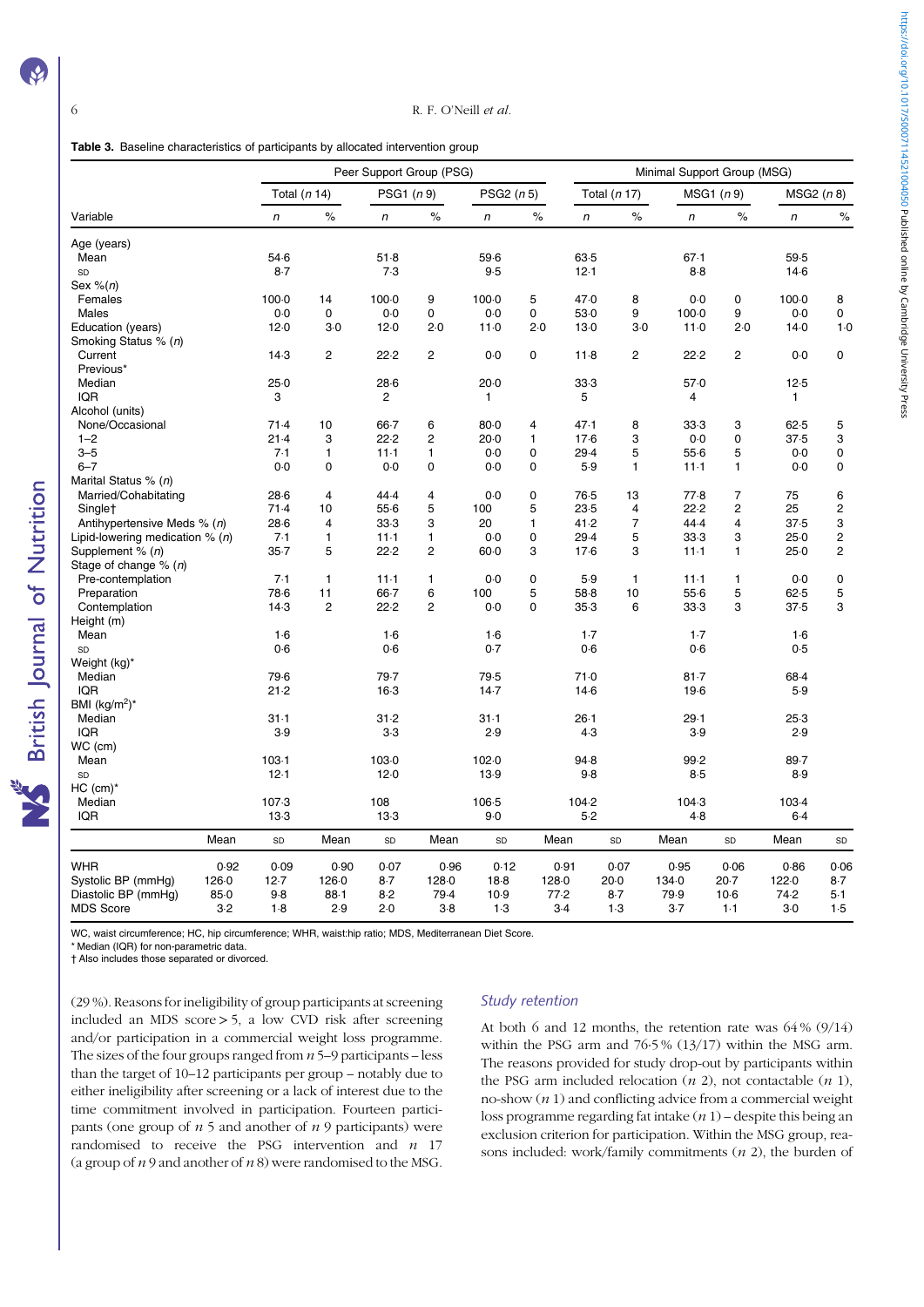#### TEAM-MED EXTEND peer support intervention 7

<span id="page-6-0"></span>

10, 12 within the participating community centres; <sup>b</sup>Minimal Support Group (MSG) provided with literature on the food components of the MD, seasonal recipe ideas, meal plans and shopping lists at baseline a Two non-attenders at 3 & 6 months but completed EP measurements

Fig. 1. Overview of the study design, recruitment and retention rates.

questionnaires at follow-up  $(n 1)$  and the diet upsetting symptoms of diverticulitis  $(n 1)$ . One PSR dropped out due to 'personal reasons'; however, a 'personality clash' with several group members appeared to have contributed to this when discussed. The protocol stated that in the event of a PSR dropping out another from the reserve list should act as a replacement. Upon consultation with the remaining PSR and PSG, the remaining PSR decided to continue the sessions independently to avoid disrupting the dynamic of the group.

## Participant characteristics

The baseline characteristics of recruited participants are described in [Table 3](#page-5-0). Participants in the PSG were generally younger (54.6  $\pm$  8.7) compared with the MSG (63.5  $\pm$  12.1); however, this was driven by the range of ages across the four recruited groups: mean age ranged from  $51.8 \pm 7.3$  to  $67.1 \pm 8.8$ . Only one male group was recruited to the study resulting in both PSG including women only. Participants in the PSG were also likely to be single (71·4 %) compared with 23·5 % of participants in the MSG. In terms of years spent in education, the median (interquartile range) of education levels varied within each community group ranging from 11·0 (2·0) years and 12·0 (2·0) years for both PSG1 and PSG2, respectively, and 11·0 (2·0) years and 14·0 (1·0) years for MSG1 and MSG2,

respectively. Two participants within PSG1 had no formal education. Anthropometry measurements (including BMI and waist circumference) tended to be higher in the PSG compared with the MSG at baseline, and relatively fewer in the PSG were taking lipid-lowering and anti-hypertensive medication [\(Table 3](#page-5-0)). These data also suggest that both the PSG and MSG groups were similar in MDS and smoking status at baseline.

#### Intervention evaluation

Descriptive statistics were used to illustrate change in the MDS and several secondary outcomes across the study time points ([Table 4](#page-7-0)). MDS scores were similar across groups at baseline increasing from 3·2 (1·8) to 5·8 (2·2) (PSG) and 3·4 (1·3) to 6·7 (2·3) (MSG) at 6 months; this increased score was maintained in both groups at endpoint with the PSG having a score of 5·4 (2·5) and the MSG group having an MDS of 6·8 (2·0) at 12 months (from 6 months).

In terms of secondary outcomes, weight decreased from 79·6 (21·2) kg at baseline to 74·3 (21·0) kg and 68·5 (14·0) kg at 6 and 12 months in the PSG but remained relatively stable at 71 kg in the MSG group across the follow-up time points. BMI decreased from  $31·1$  (3·9) kg/m<sup>2</sup> at baseline to 29·0 (2·6) kg/m<sup>2</sup> at 12 months in the PSG and  $26·1$  (4·3) kg/m<sup>2</sup> at BL to  $25·3$  (3·7) kg/m<sup>2</sup> in the MSG group at 12 months. Waist circumference also decreased in the PSG from  $103.1 \pm 12.1$  cm to  $96.4 \pm 8.4$  cm at endpoint but remained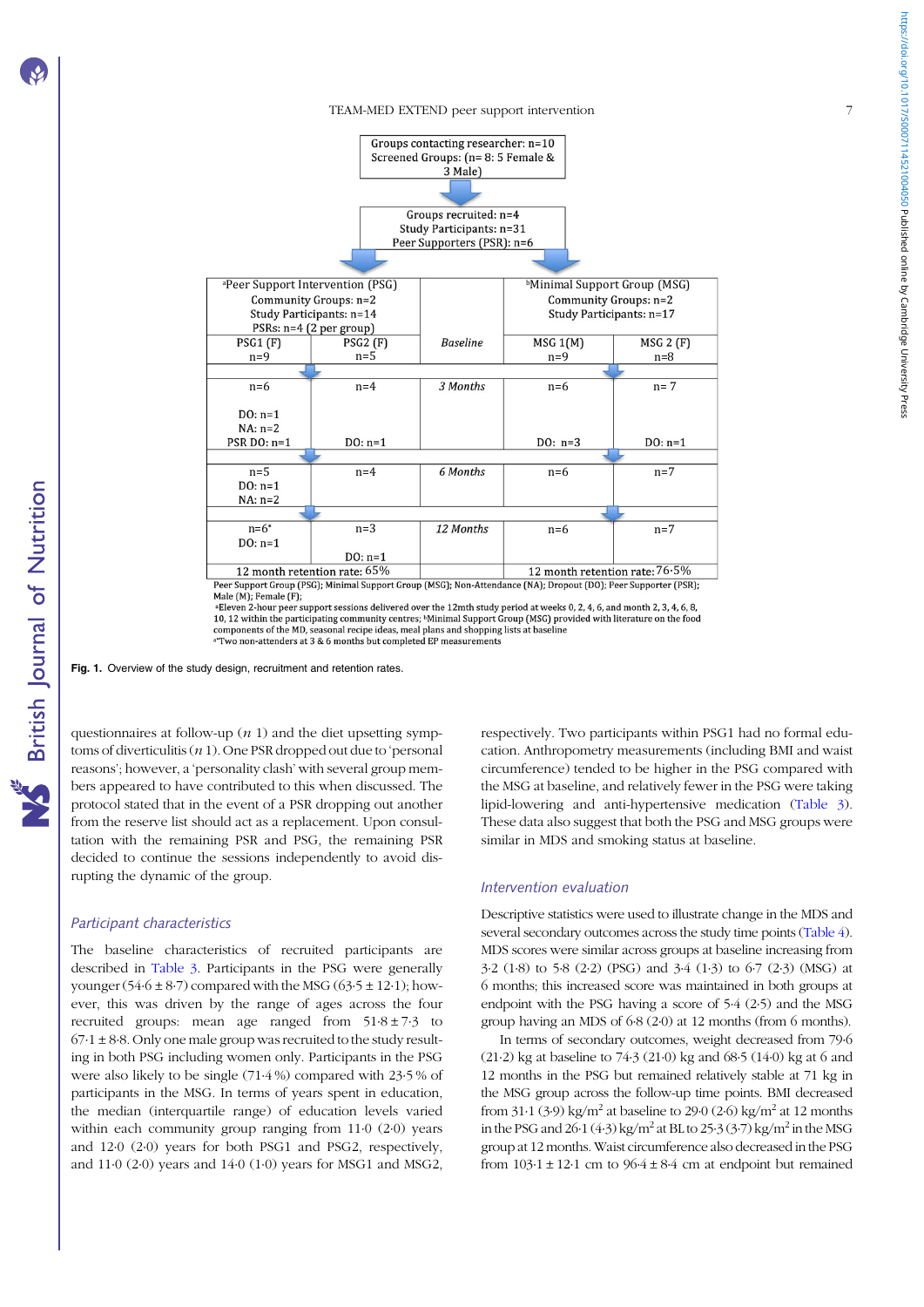British Journal of Nutrition

<span id="page-7-0"></span>Table 4. Mean (sp) for primary and secondary outcomes (anthropometry & blood pressure only) at baseline, 6 & 12 months in the Peer Support Group (PSG) and Minimum Support Group (MSG)

|                                           |           |      | <b>Baseline</b>          |       |           |        | 6-months | 12-months |        |           |       |              |  |
|-------------------------------------------|-----------|------|--------------------------|-------|-----------|--------|----------|-----------|--------|-----------|-------|--------------|--|
| Variables                                 | PSG $n14$ |      | MSGn17                   |       | PSG n9    |        | MSGn13   |           | PSG n9 |           |       | $MSG$ $n$ 13 |  |
|                                           | Mean      | SD   | Mean                     | SD    | Mean      | SD     | Mean     | <b>SD</b> | Mean   | <b>SD</b> | Mean  | <b>SD</b>    |  |
| Primary outcomes                          |           |      |                          |       |           |        |          |           |        |           |       |              |  |
| Med diet score                            | 3.2       | 1.8  | $3-4$                    | 1.3   | $5-8$     | 2.2    | $6 - 7$  | 2.3       | 5.4    | 2.5       | $6-8$ | 2.0          |  |
| Change in MDS score*                      |           |      | $\overline{\phantom{0}}$ |       | 2.6       | 2.7    | $3-3$    | 2.2       | 0.9    | $1-0$     | 0.1   | 2.0          |  |
| Secondary outcomest                       |           |      |                          |       |           |        |          |           |        |           |       |              |  |
| Weight (kg) <sup>+</sup>                  | 79.6      | 21.2 | 71.0                     | 14.6  | 74.3      | 21.0   | 71.0     | $14-3$    | 68.5   | 14.0      | 71.2  | 16.9         |  |
| BMI $(kg/m2)$ <sup><math>\pm</math></sup> | $31-1$    | 3.9  | $26-1$                   | 4.3   | $30-0$    | 4.1    | $25 - 7$ | $3-8$     | 29.0   | 2.6       | 25.3  | $3-7$        |  |
| WC (cm)                                   | 103.1     | 12.1 | 94.8                     | 9.8   | 101.0     | 7.3    | 94.3     | 8.4       | $96-4$ | 8.4       | 94.2  | 9.6          |  |
| $HC (cm)$ ‡                               | 107.3     | 13.3 | 104.2                    | 5.2   | $108 - 7$ | 9.3    | 103.3    | 5.0       | 108.0  | 4.9       | 104.4 | 4.1          |  |
| Systolic BP (mmHg)                        | $126 - 7$ | 12.7 | 128.0                    | 20.0  | 124.6     | 14.8   | 127.3    | 20.5      | 121.3  | $15-3$    | 133.3 | 21.2         |  |
| Diastolic BP (mmHg)                       | 85.0      | 9.8  | 77.2                     | $8-7$ | 81.6      | $10-3$ | 78.5     | 12.9      | 81.3   | $9-8$     | 78.5  | 11.8         |  |

WHR, waist:hip ratio; WC, waist circumference; HC, hip circumference.

Change in MDS calculated at 6 months from baseline (adoption) & 12 months from 6 months (Maintenance). Change has been calculated in n7 of the 9 PSG who completed both MDS measurements at 6 and 12 months ( $n$  2 PSG participants did not complete an MDS score at 6 months but finished the study and completed an MDS score at 12 months and  $n$  2 different PSG participants completed 6 month measurements but not 12 months).

 $\pm$  Based on n 13 (MSG) & n 9 (PSG) at 6 months & n 13 MSG and n 6 (PSG) at 12 months.

‡ Median (IQR) for non-parametric data.

Table 5. Number of study participants (and percentages) in the Peer Support Group (PSG) and Minimum Support Group (MSG) adhering to each individual Mediterranean Diet Score (MDS) component at baseline and study endpoint

|                                                                                                                               |               |        |          | <b>Baseline</b> |             |        | 12 months     |        |        |          |    |             |  |
|-------------------------------------------------------------------------------------------------------------------------------|---------------|--------|----------|-----------------|-------------|--------|---------------|--------|--------|----------|----|-------------|--|
| MDS component                                                                                                                 | Total n<br>31 |        |          | PSG n 14        | MSG n<br>17 |        | Total n<br>22 |        | PSG n9 |          |    | MSG n<br>13 |  |
|                                                                                                                               | n             | $\%$   | n        | $\%$            | n           | $\%$   | n             | $\%$   | n      | $\%$     | n  | $\%$        |  |
| Main cooking fat: olive or rapeseed oil                                                                                       | 15            | 48.4   | 5        | $35 - 7$        | 10          | 58.8   | 19            | 86.4   | 9      | 100      | 10 | 76.9        |  |
| Use olive oil-based spreads                                                                                                   | 3             | 9.7    | 2        | 14.3            |             | 5.9    | 15            | 68.2   | 5      | 55.6     | 10 | 76.9        |  |
| $\geq$ 4 tbsp olive/rapeseed oil and/or 3 tsp spread/d                                                                        | 0             | 0.0    | $\Omega$ | 0.0             | 0           | 0.0    |               | 31.8   | 3      | 33.3     | 4  | 30.8        |  |
| $\geq$ 2 portions of fruit per day                                                                                            | 9             | 29.0   | 3        | $21-4$          | 6           | 35.3   | 13            | 59.1   | 4      | 44.4     | 9  | 69.2        |  |
| $\geq$ 3 portions of veg per day                                                                                              | 0             | 0.0    |          | 0.0             | 0           | 0.0    | 3             | $13-6$ |        | 11.1     | 2  | $15-4$      |  |
| $\geq$ 3 servings of legumes per week                                                                                         | 8             | 25.8   | 5        | $35 - 7$        | 3           | $17-7$ | 14            | 63.6   | 5      | 55.6     | 9  | 69.2        |  |
| $\leq$ 2 servings of red meat per week                                                                                        | 16            | 51.6   |          | $50-0$          | 9           | 52.9   | 13            | 59.1   | 6      | $66 - 7$ |    | 53.9        |  |
| $\leq$ 1 serving of processed meat per week                                                                                   | 8             | 25.8   | 5        | $35 - 7$        | з           | $17-7$ |               | 31.8   | 0      | 0.0      |    | 53.9        |  |
| 2 servings of chicken/turkey per week                                                                                         | 5             | $16-1$ |          | 7.14            | 4           | 23.5   | 6             | 27.3   | 3      | 33.3     | 3  | $23-1$      |  |
| $\geq$ 3 servings of fish per week                                                                                            |               | 22.6   | 3        | 21.4            | 4           | 23.5   | 11            | 50.0   | 3      | 33.3     | 8  | 61.5        |  |
| Preferentially consume wholegrain bread and/or cereal and/or rice<br>and/or pasta instead of non-wholegrain (white) varieties | 18            | $58-1$ |          | $50-0$          | 11          | 64.7   | 18            | 81.8   | 6      | $66 - 7$ | 12 | 92.3        |  |
| $\geq$ 3 servings of natural nuts per week                                                                                    | 4             | 12.9   | 3        | 21.4            |             | 5.9    | 5             | 22.7   | 2      | 22.2     | з  | $23-1$      |  |
| Sweet foods (biscuits, cakes, confectionary consumed $\leq$ 3 times per week                                                  | 4             | 12.9   | 4        | 28.6            | $\Omega$    | 0.0    | 2             | 9.1    |        | $11-1$   |    | $7-7$       |  |
| Moderate alcohol consumption (1–3 glasses or equivalent $\geq$ 3 d/week)                                                      | 5             | 16 1   |          | 0.0             | 5           | 29.4   | 5             | 22.7   |        | $11-1$   | 4  | 30.8        |  |

stable in the MSG group across the follow-up time points. Systolic and diastolic BP also decreased in the PSG and increased in the MSG group across time points. Within the PSG, there appears to be a trend for improvements in several risk factors associated with CVD, as supported by the changes in anthropometric measurements and blood pressure across follow-up time points. However, this should be considered with caution due to the descriptive nature of the data, the small sample size and the number of participants lost to follow-up (Table 4). Inferential statistical analysis was not advised or conducted due to the pilot nature of this intervention.

## Individual components of the Mediterranean Diet Score

At baseline, the most adhered to components of the MD in the total study sample were (1) preferential consumption of wholegrain foods with  $n$  18 of 31 (58.1%) study participants adhering to this component, (2) limiting consumption of red meat to  $\leq$  2 servings of red meat per week (n 16 of 31 (51·6 %)) and (3) consumption of olive oil or rapeseed oil as their main cooking fat  $(n 15$  of  $31 (48.4\%)$ ). The least adhered to components of the MDS score (at baseline) were (1) consumption of  $\geq$  3 portions of vegetables per day (*n* 0) of 31 (0.0%)), (2)  $\geq$  4 tbsp consumption of olive or rapeseed oil or 3 tsp spread/d  $(n 0$  of 31 $(0.0 %)$  and  $(3)$  consumption of olive oil-based spreads  $(n 3$  of  $31 (9.7 \%)$ ). At 12 months (study endpoint), the most adhered to components of the MDS in those completing the study were (1) consumption of olive oil or rapeseed oil as the main cooking fat  $(n 19)$  of 22 (86·4 %)), (2) preferential consumption of wholegrain foods  $(n 18$  of 22  $(81.8\%)$  and  $(3)$  consumption of olive oil-based spreads ( $n$  15 of 22 (68 $\cdot$ 2%). The least adhered to components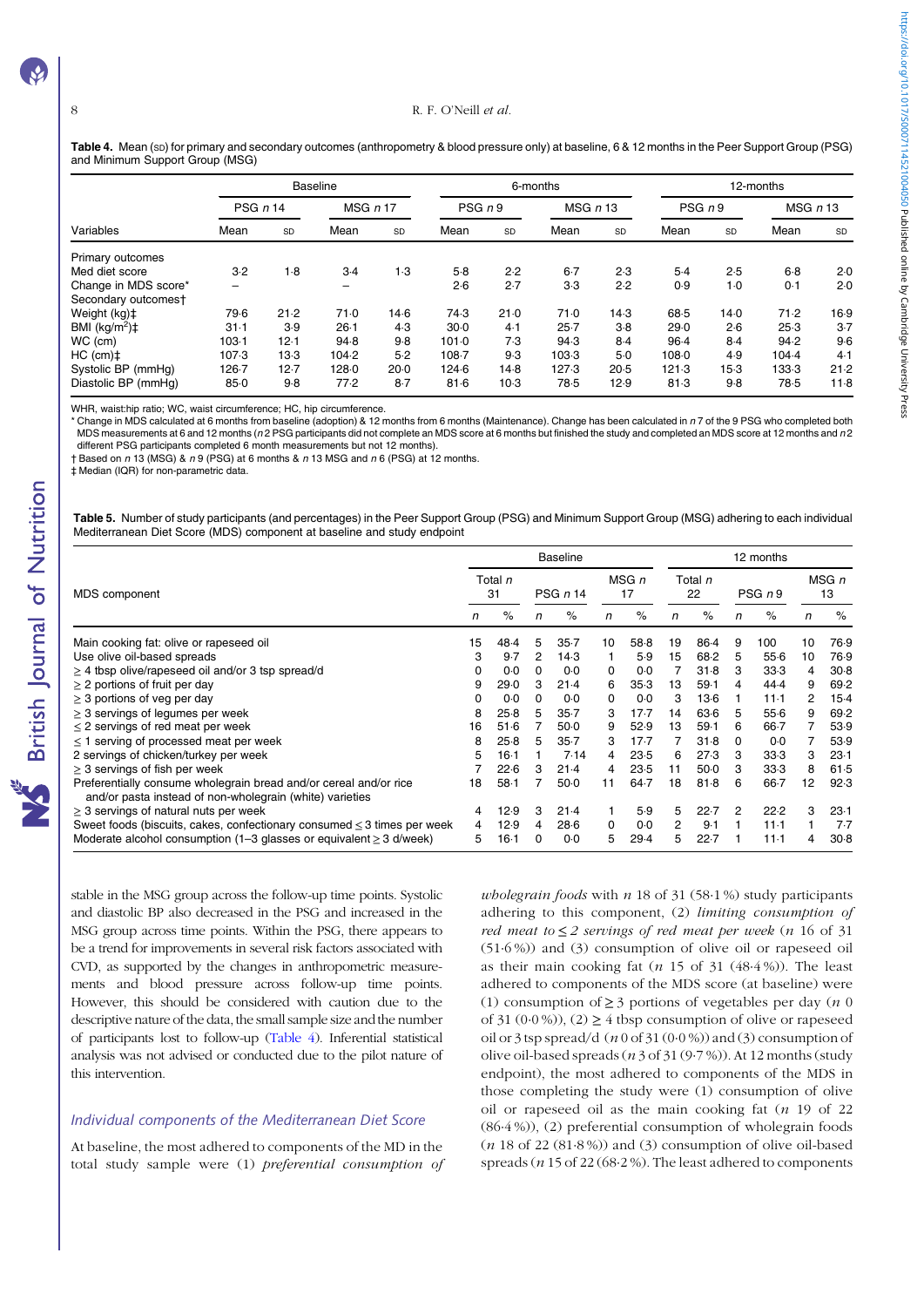of the MDS at study endpoint were (1) consumption of confectionary and sweet foods  $\leq$  3 times per week (*n* 2 of 22 (9·1 %)), (2) consumption of  $\geq$  3 portions of vegetables per day (*n* 3 of 22 and 13 $\cdot$  6%)) and (3) consumption of  $\geq$  3 servings of natural nuts per week (n 5 of 22 (22·7 %)).

## Acceptability and tolerance of the Peer Support intervention

PSG participants completing follow-up attended an average of six of eleven sessions; reasons provided for missing sessions were conflicting schedules, work commitments or holidays. The five-item tolerance questionnaire was completed by 61 %  $(n 18)$  of participants at 12 months:  $n 6$  of 14 (43%) PSG and  $n$  12 of 17 (71%) MSG participants. Fruit and vegetables, olive oil and reducing red and processed meat were the most 'acceptable' dietary changes, whereas several participants within the PSG stated that nuts and oily fish were 'unacceptable' due to the taste and/or texture. These qualitative findings are supported by quantitative data presenting the individual component score for each MDS item across groups and time points (discussed above), with the exception of adherence to the  $\geq 3$  portions of vegetables per day, as the quantitative data suggest low adherence to this component at both baseline and endpoint. When asked: 'how is your general health now (compared to baseline)?' all PSG and 61·5 % of MSG participants said their health was 'better' with reasons including 'more energy', 'less bloating' 'reduction in swelling associated with arthritis' and 'skin feeling better'. In terms of side effects associated with following an MD, one participant in the PSG reported that 'wholemeal foods sometimes upset Irritable Bowel Syndrome'.

As an objective measure of nutritional status and adherence to the intervention, we requested a saliva and urine sample from all study participants. At baseline, 84 % of participants provided a saliva sample and 97 % a urine sample compared to only 48 % and 61 % for each respective measurement at endpoint. This was generally due to an unwillingness to provide the samples, but in a few cases, participants had a blocked nose, which inhibited the use of the saliva testing kit. These samples were not analysed due to the limited number of participant samples provided at follow-up.

## Process evaluation

Intervention resources and implementation. Six of the nine participants completing final follow-up measurements within the PSG also completed a structured process evaluation interview, which was used to determine the acceptability of the PSG and its components. There was a consensus amongst those interviewed that the location within the community centres was convenient. The educational materials provided – including the provision of recipe books and shopping lists as well as tasting sessions where participants shared dishes and tried new foods – were beneficial:

I: 'What is your opinion about the seasonal recipe booklets/shopping lists? Did you find them useful?'

P12: I did actually, I done the soups and stuff... yeah, they were helpful'

P11: 'they were helpful'

P31: 'Yes, I look over them every so often' I: what did you enjoy most about the programme? P12: 'the wee chats with everybody...also some samples that we

actually tried which was nice'

Participants within the intervention group found the social support element useful to share experiences and learn from each other, which maintained motivation to attend sessions and modify behaviour:

I: 'What helped keep people in the group motivated to keep them on track (with the PSG intervention)?'

P11: 'There was four of five of us doing it at a time and you know it was supporting each other' . . . 'are you not on the med diet?? - Get rid of that aul white bread!' (in reference to a lunchtime conversation within the centre)

P13: 'I think because we all kind of worked together as well so it's like 'are you going this week?'

Feedback on personal planners and goal setting suggested that these were not used and generally not helpful for encouraging behaviour change:

P11: 'I did set goals in class...I think mine was quite repetitive-...introduce more of this and more of that and every time I wrote: introduce more natural nuts, but I didn't do it because they're so yuk!'

P13: 'not really that much – it wasn't that useful I found'

P35: 'Sometimes it was a pain. You couldn't really be bothered filling it in to be honest with you.'

These views were supported by the PSR who were trained to encourage participants to set SMART goals but appeared to face resistance to this element of the PS intervention and expressed difficulties in encouraging goal setting:

I: 'What aspects of the programme did you think they (study participants) were more responsive to?'

P2: 'They loved the recipe books and you know the wee shopping lists ... the planners: it was hard to get them to take them out but I kept trying'

End-of-study interviews with the PSR  $(n 3)$  provided positive reviews on the support and training received throughout the study duration and intervention delivery. A PSR suggested creating a discussion forum – or similar method of communication and engagement in future studies – to provide an opportunity for PSR to remain in contact after the initial training and to share experiences with other PSR during delivery of the intervention; although the pairs of PSRs (matched to each PSG group) were in regular contact, it was suggested that such a forum could provide an extra element of support and sharing of experiences across the wider PSR group.

Process evaluation feedback from participants in the MSG, receiving education materials only, was generally positive and the majority of participants across the group felt that the MD resources such as the shopping lists, meal plans and seasonal recipes books were useful and easy to understand.

Outcome data collection. Evaluation data suggested that some individuals found the data collection process challenging, particularly questionnaire completion; in reference to baseline data collection a dropout participant remarked: 'you're a bit like a paratrooper if you get through that bit' with another suggesting that this 'affected the responses given'.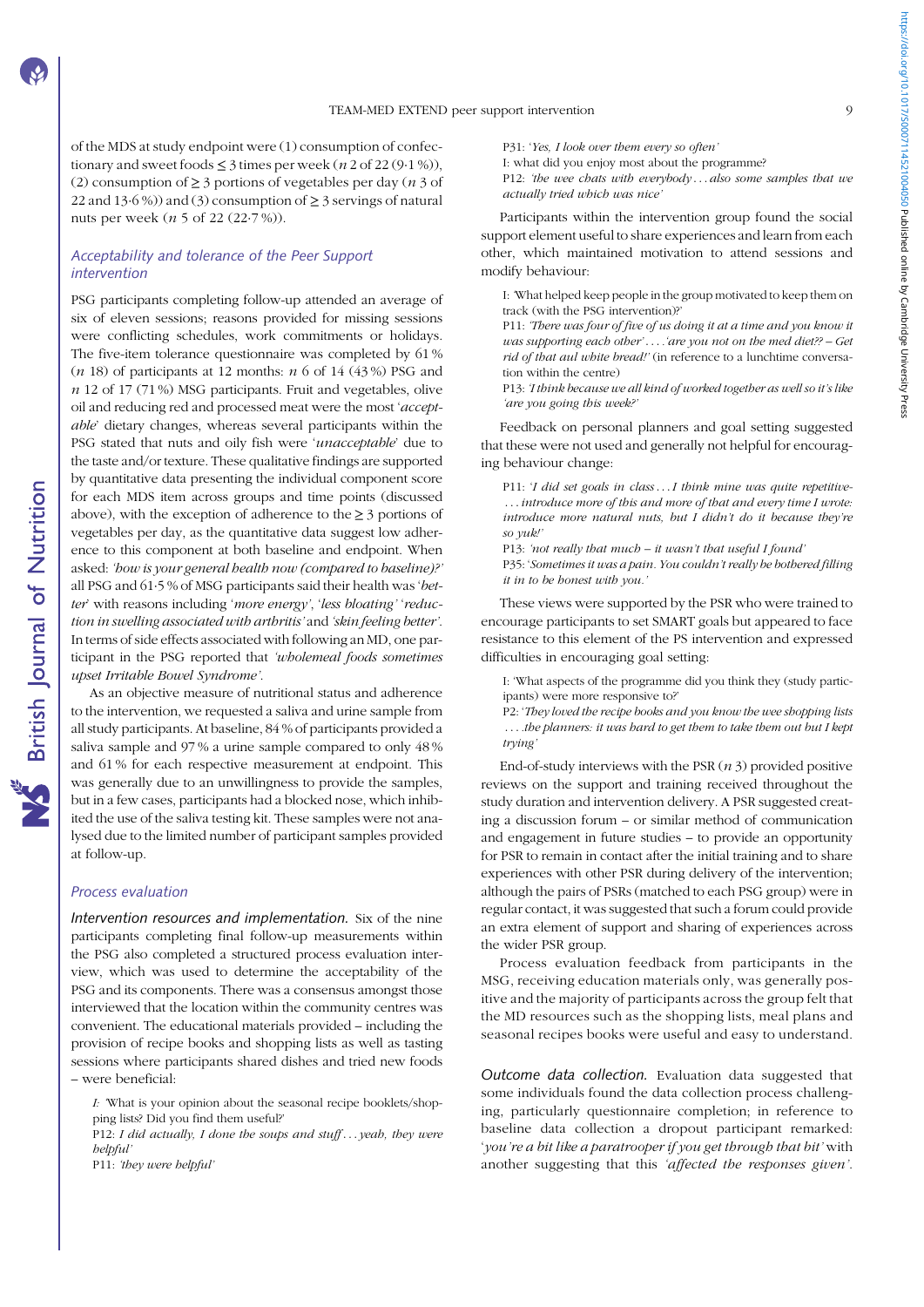Observations from the research team completing data collection suggested that the literacy levels of participants influenced the level of understanding, ability to complete questionnaires and the amount of support needed from the researcher for completion.

## **Discussion**

This study explored the feasibility of implementation of the TEAM-MED peer support intervention to encourage adoption and maintenance of an MD, in established community groups, in comparison to a less intensive minimal support group. Challenges were faced in terms of recruitment of community groups, and recruitment of participants within the groups, with a relaxation of inclusion criteria midway through recruitment, while retention of participants throughout the study duration and completion of outcome measurement was also difficult, leading to concerns about feasibility without study design changes. These challenges meant that drawing a conclusion regarding the use of established community groups rather than newly formed groups to test the peer support intervention is not possible.

An increase in MDS was observed in both the PSG and the MSG at 6 months and was maintained at 12 months suggesting the adoption of components of an MD pattern by both groups, and – although descriptive – trends towards improvement in CVD risk factors were observed in the PSG group only. The most adhered to components of the MDS at endpoint were preferential consumption of wholegrain foods, use of olive oil as the main cooking fat and use of an olive oil-based spread. The least adhered to components were limiting confectionary, meeting recommendations for daily vegetable intake and consumption of natural nuts. End-of-study evaluation interviews with the PSG highlighted the beneficial impact of intervention participation on general health and provided useful information on intervention tolerability, highlighting the most 'acceptable' and 'unacceptable' components of the MD intervention in this group, further supporting the quantitative findings. Future interventions should consider the challenges involved in the adoption of specific MDS components in particular populations, considering additional behaviour change techniques for specific dietary components and placing an emphasis on those deemed harder or 'less acceptable' to change including vegetables, nuts and fish.

The study recruitment target was not met, and numerous challenges were encountered regarding implementation and evaluation of the intervention in an established community group setting. These challenges and proposed modifications/ strategies for future learning will provide valuable lessons for researchers developing similar group and community-based, peer support interventions in this population.

## Group-based and individual-level screening adds complexity to the recruitment process therefore thorough planning and a pragmatic approach is necessary to achieve recruitment targets and ensure a representative sample

The research team used a similar recruitment strategy to that of the original TEAM-MED study $^{(17)}$  $^{(17)}$  $^{(17)}$ , but this was more challenging

in a group setting due to the group consensus necessary for participation and the eligibility requirement that the majority of the individuals within the group (75 %, later changed to 50 %) needed to also meet individual-level eligibility requirements.

A similar, group-based recruitment approach within a community setting in NI – to encourage physical activity in older female adults for CVD risk reduction – was more successful with 87 % of group members recruited and a 78 % retention rate<sup>([39](#page-12-0))</sup>. Within this study, community groups were directly invited to participate and due to the nature of this intervention (education sessions to encourage physical activity), there were no exclusion criteria for individual members. Our group-based recruitment strategy may have proved more challenging due to the twofold screening and eligibility requirements. Although this approach was necessary to address the aim of this study, acknowledging the associated challenges and adapting less stringent eligibility criteria may be a consideration of future work.

In the initial stages of the study, a decision was made to modify several eligibility criteria to provide some flexibility and a less stringent approach to the recruitment process. One such modification was changing the definition of low MD adherence at baseline from an MDS cut-off of  $\leq 3$  to  $\leq 5$ (of 14). Similarly, a recently conducted intervention by our research group – the THINK-MED feasibility study which recruited a sample of NI patients with Mild Cognitive Impairment – used a score of  $\leq 4$  as a cut-off for baseline MD adherence and faced similar recruitment challenges $(40)$  $(40)$ . Identifying an appropriate cut-off for the baseline MDS is important to ensure that individuals recruited to the study have a low enough score to obtain optimal benefit from the dietary intervention, but where it is not so restrictive that it excludes individuals who would otherwise be eligible and may benefit from participation. Many previously published interventions have recruited participants with higher baseline MDS, some as high as nine $(41)$  $(41)$  $(41)$  – these studies are generally completed in Mediterranean populations where baseline adherence to a MedDiet would be higher than in a Northern Irish population. Given that NI is unlikely to have high MedDiet adherence across the population – and the fact that even those with moderate adherence may benefit from change – larger intervention studies may consider omitting this as an inclusion criteria, but measure it – and if necessary adjust for it within their analysis.

More female than male groups contacted the research team to request further information on the study. The reason for the lower engagement from male only groups is unknown, but this contributed to the imbalance in the baseline characteristics of participants and the recruitment of only one male group. Sexspecific group and community-based interventions have shown promise at encouraging health behaviour change in overweight men<sup>[\(18](#page-12-0),[19](#page-12-0))</sup>. The recruitment strategy of future large-scale studies should consider techniques for engaging male community groups and could consider invitation rather than study advertisement as an option, with a focus on organisations and support groups engaging individuals at increased CVD risk. The inclusion of a male service user for Patient and Public Involvement (PPI) in any future intervention is another possible option to address this imbalance in  $sex^{(42)}$  $sex^{(42)}$  $sex^{(42)}$ .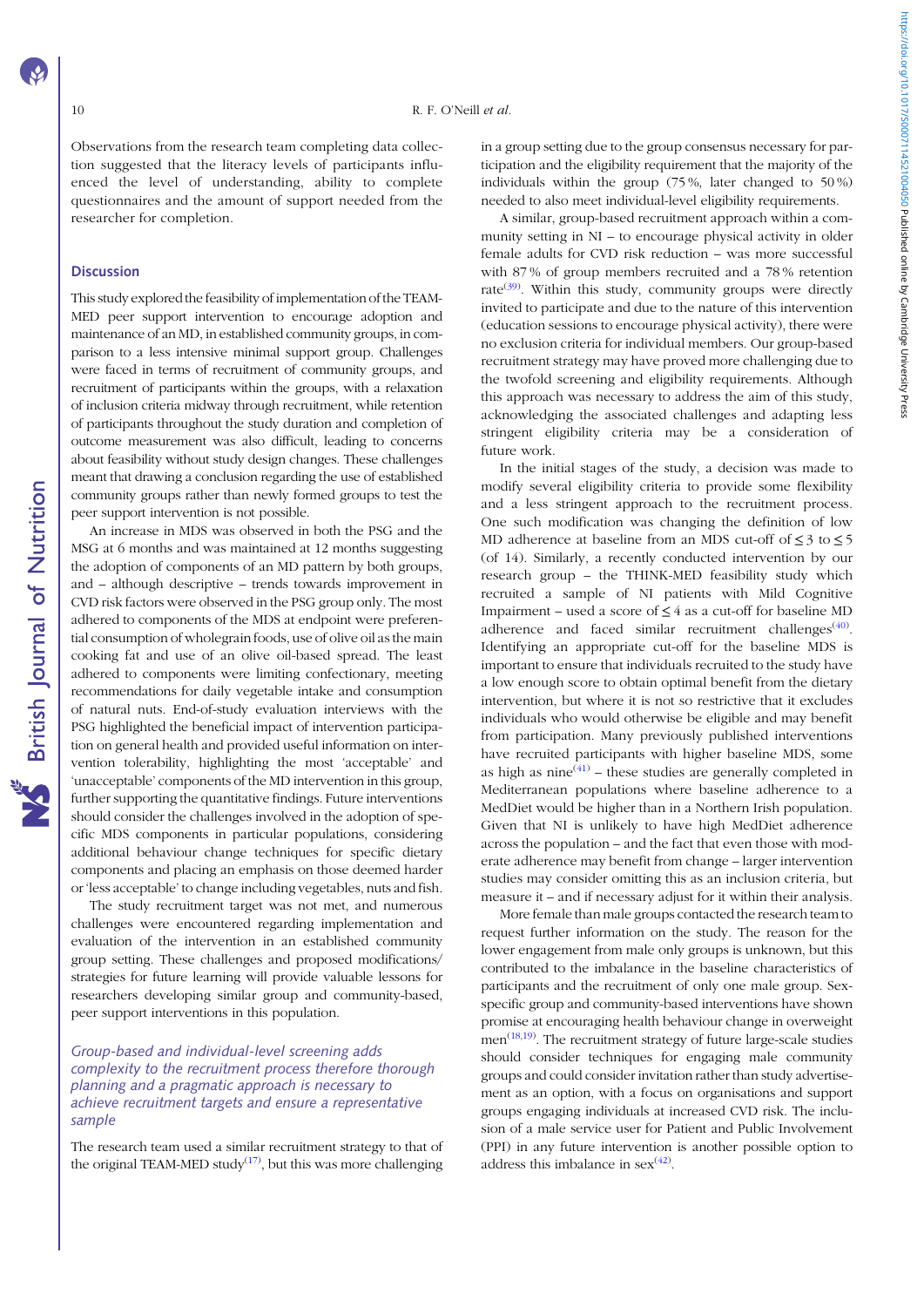https://doi.org/10.1017/50007114521004050 Published online by Cambridge University Press https://doi.org/10.1017/S0007114521004050 Published online by Cambridge University Press

## Refinement of the data collection process and a focus on core outcomes are necessary to ensure data quality and sustained participation.

The primary outcome assessment – the MDS score – a 14-item questionnaire was used to assess baseline MD adherence and adoption of the MD in this study. Both groups demonstrated a > 2-point increase at 6 months, also maintained at 12 months, and a two-point increase in MD score have been associated with a 10 % decrease in  $\text{CVD}^{(1)}$  $\text{CVD}^{(1)}$  $\text{CVD}^{(1)}$ . A limitation of this dietary score is its subjective nature as it could be influenced by an individual's participation in an MD intervention leading to a social desirability response bias<sup> $(43)$  $(43)$ </sup>. To ensure robustness of the primary outcome in future interventions, additional measures to determine adoption of an MD should be considered in combination with the MDS score.

The amount of outcome data collected within the study were comprehensive and included multiple questionnaires and assessment tools to account for potential mediators of dietary behaviour change as well as exploring potential intervention moderators. Whilst collection of such data is important to our understanding of a complex behaviour change intervention<sup> $(22)$  $(22)$ </sup>, this should not be burdensome to participants or at the expense of data quality. Future interventions should consider the format of data collection (written questionnaires; use of online survey software; accessibility and literacy requirements) prioritising core outcomes to ensure data quality, limit questionnaire fatigue<sup>([44\)](#page-12-0)</sup> and reduce study attrition.

## Use of a suitable framework to assess, plan and deliver the intervention components will enhance intervention fidelity.

Comprehensive consideration of methods to enhance the fidelity of intervention delivery was implemented during the development of the TEAM-MED intervention<sup> $(17)$  $(17)$  $(17)$ </sup>; however, the groupbased approach to intervention delivery was challenging. This was due to difficulties in synchronising multiple individual calendars to ensure the dates and timing of the PSG intervention sessions were convenient for all group members. This was anticipated and planned for: if a participant missed a session, the PSR discussed the content of the missed session with the person – either by a phone call or in person – prior to delivery of the next session. In future, it may be useful to record video or audio of all sessions so that PSG participants unable to attend have access to the content and full discussion of the sessions, or consider offering remotely – a more realistic option post COVID than when we initially designed and completed the intervention. As suggested by a PSR, the use of a discussion forum or similar method of engagement – to allow PSR to remain in contact after training and throughout the duration of the intervention delivery – may also provide a useful resource for support for PSR and may enhance intervention delivery. The National Institute of Health's Behaviour Change Consortium's Best Practice Guidance and Recommendations for 'Enhancing Treatment Fidelity in Health Behaviour Change Studies' offers a useful guide and key considerations and may be a useful framework to enhance the fidelity of future interventions<sup>([45](#page-12-0))</sup>.

PSR were trained to encourage participants to set SMART goals during delivery of the intervention<sup> $(26,27)$  $(26,27)$ </sup> but faced resistance to this element of the PS intervention; additional strategies to explore the barriers and facilitators of goal-setting behaviour within this population – and techniques to further promote self-efficacy and self-motivation of group participants – may also be necessary for future interventions.

## Prioritisation of social support and social network data

The intervention was developed within a social support framework defined as 'the process through which social relationships might promote health and wellbeing<sup>([46\)](#page-12-0)</sup> and recruited 'established groups' in the hope that a social support structure would already exist which may assist the behaviour change  $\text{process}^{(24)}$  $\text{process}^{(24)}$  $\text{process}^{(24)}$ . However, the definition of a 'regular user' may vary between organisations and the extent of 'relationships' between existing members may differ; it is important to acknowledge that some group members may have more established social support than others, as 'hidden' social networks may influence engagement and participation with the programme and therefore behaviour change $(47)$  $(47)$ . The social support questionnaire used within the current intervention measured the types and sources of social support, and there were no differences in social support scores between groups at baseline or any follow-up time point (data not presented); however, we did not collect data on existing friendships and social networks present within groups at baseline, but this is also an important consideration. Future larger scale trials recruiting within a CRCT design should consider the group dynamic and the extent to which groups are established socially at baseline and throughout follow-up<sup> $(48)$  $(48)$  $(48)$ </sup>. This could be achieved with the collection of brief information on existing friendships or relationships at study time points so that any analysis to determine an intervention effect can examine how social support and social networks are influencing behaviour change within and between groups $(47,49)$ .

The loss of a PSR during the process highlighted the potential for negative social interactions – 'personality clashes' – to occur when pairing PSRs from outside the community with established community groups. Consideration should be given to the impact of this process on group dynamics and the potential of creating an unintended power hierarchy, changing the dynamic from peersupport to a teacher–student relationship. A possible alternative option in a large-scale study is to recruit PSR directly from the same community – for example, by asking the community group to nominate a member to be trained as a PSR – or alternatively, to recruit a reserve of PSR from the community group members during the initial phase of the study – similar to the approach by Smith et al in their intervention in patients with diabetes<sup>([50\)](#page-12-0)</sup>. Within the original TEAM-MED intervention<sup>[\(17\)](#page-12-0)</sup>, PSR would not have been considered 'outsiders' in a newly formed group. PSR recruited from within the same community may lead to a more trusting and open environment if participants feel that the PSR are also 'like them'. This would increase the likelihood of study participants valuing their PSR, which will have positive implications for engagement and participation in the intervention.

## Strengths and limitations

This study explored the feasibility of delivering a peer support intervention for encouraging the adoption and maintenance of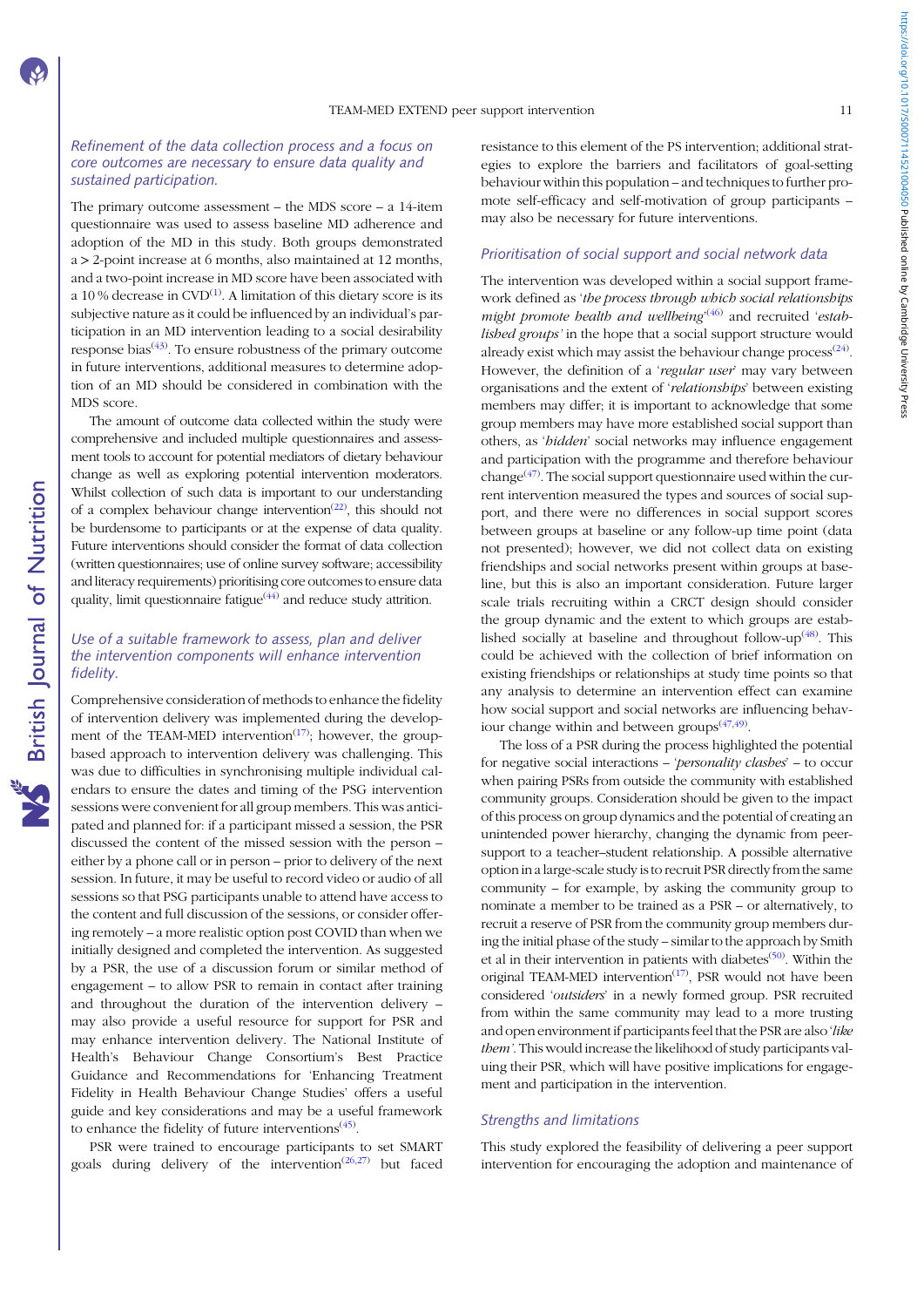<span id="page-11-0"></span>an MD in established community groups within a NI population and of testing its effectiveness in a cluster randomised controlled trial. We gathered both quantitative and qualitative data to indicate the acceptability of the intervention and the trial design to participants. The intervention was developed using the Medical Research Council guidance for developing and evaluating complex interventions thus ensuring a robust framework for the development, implementation, delivery and evaluation of the TEAM-MED intervention in this group. Validated measurement tools were used where possible to collect information on outcome measurements. The study has several limitations/findings relevant to the feasibility of the intervention delivery and trial design, including (1) a smaller, less representative sample than intended due to challenges with recruitment and study retention, (2) the MSG is not a true control group as participants in this study arm were provided with written education materials on the MD which appears to have encouraged dietary change and may have weakened any changes observed between the PSG and the MSG and (3) due to limited time and resource constraints, we did not complete a cost-effectiveness analysis.

## Conclusion

**NS** British Journal of Nutrition

This feasibility study to evaluate an MD PS intervention for encouraging adoption and maintenance of an MD in already established community groups compared with a minimal intervention group suggests an increase in MD adherence in both groups at 6 months, maintained at 12 months, with a trend in descriptive data towards improvement in CVD risk factors observed in the PSG group. Process evaluation interviews were positive in terms of the acceptability of the MD resources and the setting of intervention delivery and highlighted that some MD foods were less tolerated than others (including fish and nuts due to their taste and texture). Challenges were encountered with recruitment and retention of both community groups and participants, suggesting that a definitive study using the current trial design is unlikely to be feasible and that the effectiveness of a peer support intervention encouraging adherence to an MD should be tested using refined methods. Lessons learned will be useful to other researchers planning future complex health and/or peer support community-based interventions.

## Acknowledgements

The research team would like to thank staff at the participating community groups for their time and assistance with several aspects of the study, including the facilitation of recruitment and the provision of meeting space during intervention delivery and data collection visits. Special thanks to study participants and PSR for their time and engagement with the study.

This study was funded by a project grant from Northern Ireland Chest Heart and Stroke (Reference 2015\_02). The funding agency had no role in the design, analysis or writing of this article.

R. F. O'N. and L. McG. managed the study and led the details of the protocol development and conduct of the study, while S. M. W. also contributed to data entry and analysis. S. E. M. and C. T. McE. developed the TEAM-MED intervention tested

in established community groups here. F. K. and M. E. C. advised on trial design and feasibility issues. R. F. O'N. initially drafted the manuscript, and all authors critically revised it. I. Y. and M. C. McK., along with J. V. W., initially conceived the study design and designed the interventions and evaluation. J. V. W. was principal investigator and led the study design and was responsible for its conduct. All authors contributed to data interpretation and critically evaluated the manuscript as well as agreeing to the current submission.

There are no conflicts of interest.

#### Supplementary material

For supplementary material/s referred to in this article, please visit <https://doi.org/10.1017/S0007114521004050>

## References

- 1. Sofi F, Macchi C, Abbate R, et al. (2013) Mediterranean diet and health status: an updated meta-analysis and a proposal for a literature-based adherence score. Public Health Nutr 17, 2769–2782.
- 2. Mente A, De Koning L & Shannon HS (2009) A systematic review of the evidence supporting a causal link between dietary factors and coronary heart disease. Arch Intern Med 169, 659–669.
- 3. Kastorini CM, Milionis HJ, Esposito K, et al. (2011) The effect of Mediterranean diet on metabolic syndrome and its components: a meta-analysis of 50 studies and 534 906 individuals. J Am Coll Cardiol 57, 1299–1313.
- 4. Soltani S, Jayedi A, Shab-Bidar S, et al. (2019) Adherence to the Mediterranean diet in relation to all-cause mortality: a systematic review and dose-response meta-analysis of prospective cohort studies. Adv Nutr 10, 1029-1039.
- 5. Tosti V, Bertozzi B & Fontana L (2018) Health benefits of the Mediterranean diet: metabolic and molecular mechanisms. J Gerontol Ser A **73**, 318-326.
- 6. Billingsley HE & Carbone S (2018) The antioxidant potential of the Mediterranean diet in patients at high cardiovascular risk: an in-depth review of the PREDIMED. Nutr Diabetes 8, 13.
- 7. Salas-Salvadó J, Bulló M, Babio N, et al. (2011) Reduction in the incidence of type 2 diabetes with the Mediterranean diet: results of the PREDIMED-Reus nutrition intervention randomized trial. Diabetes Care 34, 14-19.
- 8. Estruch R, Ros E, Salas-Salvadó J, et al. (2018) Primary prevention of cardiovascular disease with a mediterranean diet supplemented with extra-virgin olive oil or nuts. N Engl J Med 378, e34.
- 9. Toobert DJ, Glasgow RE, Strycker LA, et al. (2007) Long-term effects of the Mediterranean lifestyle program: a randomized clinical trial for postmenopausal women with type 2 diabetes. Int J Behav Nutr Phys Act 4, 1.
- 10. Logan KJ, Woodside JV, Young IS, et al. (2010) Adoption and maintenance of a Mediterranean diet in patients with coronary heart disease from a Northern European population: a pilot randomised trial of different methods of delivering Mediterranean diet advice. J Hum Nutr Diet 23, 30-37.
- 11. Funnell MM (2009) Peer-based behavioural strategies to improve chronic disease self-management and clinical outcomes: evidence, logistics, evaluation considerations and needs for future research. Family Practice 27, i17–i22. <https://doi.org/10.1093/fampra/cmp027>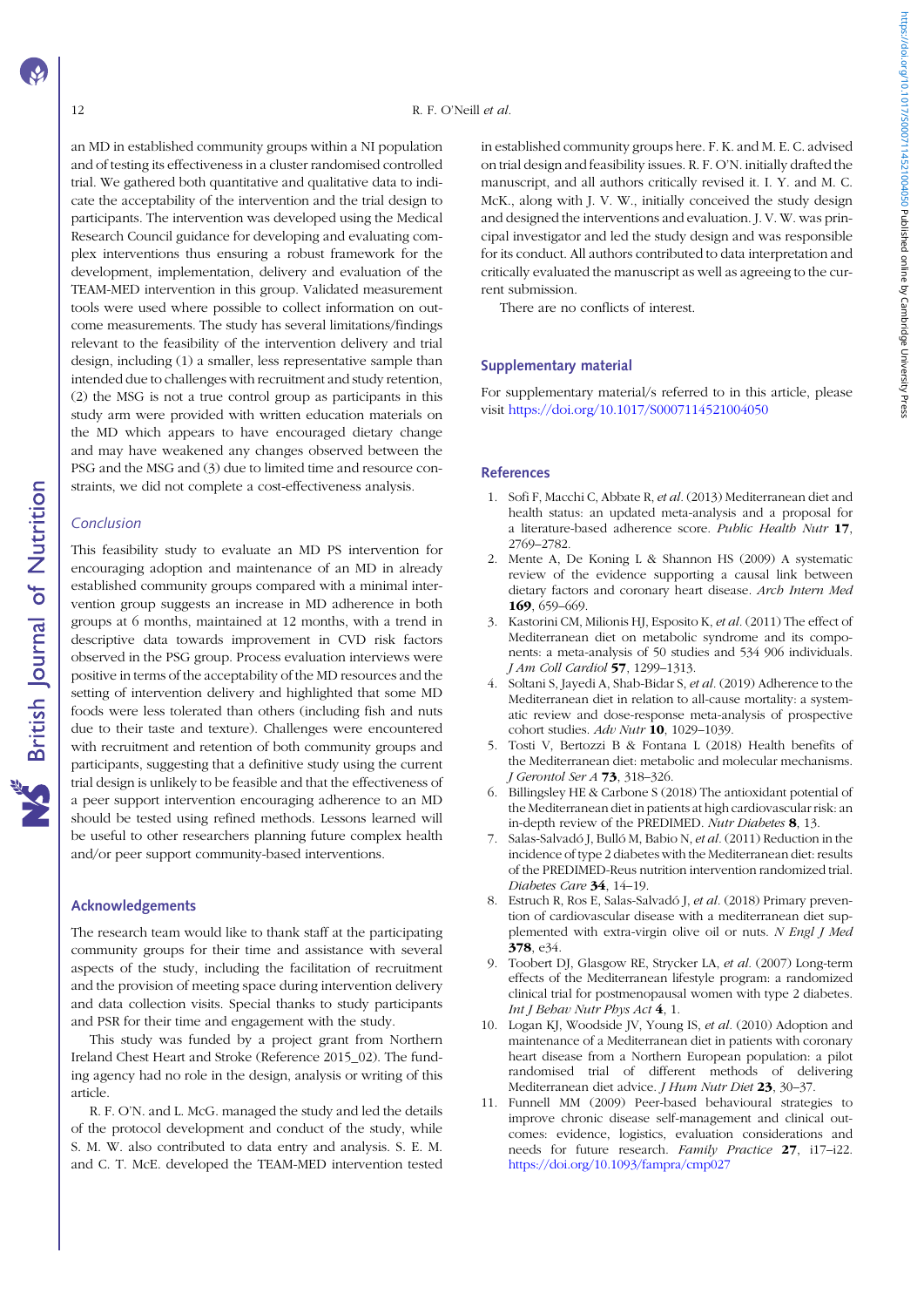- <span id="page-12-0"></span>12. Parry M & Watt-Watson J (2010) Peer support intervention trials for individuals with heart disease: a systematic review. Eur J Cardiovasc Nurs 9, 57-67.
- 13. Dennis CL (2003) Peer support within a health care context: a concept analysis. Int J Nurs Stud 40, 321-332.
- 14. Heisler M (2007) Overview of peer support models to improve diabetes self-management and clinical outcomes. Diabetes Spectr 20, 214-221.
- 15. Dale JR, Williams SM & Bowyer V (2012) What is the effect of peer support on diabetes outcomes in adults? A systematic review. Diabetic Med 29, 1361-1377.
- 16. Erwin CM, McEvoy CT, Moore SE, et al. (2018) A qualitative analysis exploring preferred methods of peer support to encourage adherence to a Mediterranean diet in a Northern European population at high risk of cardiovascular disease. BMC Public Health 18, 1-13.
- 17. McEvoy CT, Moore SE, Appleton KM, et al. (2018) Trial to Encourage Adoption and Maintenance of a Mediterranean Diet (TEAM-MED): protocol for a randomised feasibility trial of a peer support intervention for dietary behaviour change in adults at high cardiovascular disease risk. Int J Environ Res Public Heal 15, 1130.
- 18. Hunt K, Wyke S, Gray CM, et al. (2014) A gender-sensitised weight loss and healthy living programme for overweight and obese men delivered by Scottish Premier League football clubs (FFIT): a pragmatic randomised controlled trial. Lancet 383, 1211–1221.
- 19. Hunt K, Gray CM, Maclean A, et al. (2014) Do weight management programmes delivered at professional football clubs attract and engage high risk men? A mixed-methods study. BMC Public Health 14, 4-7.
- 20. Campbell MK (2012) Consort 2010 statement: extension to cluster randomised trials. BMJ 345, e5661.
- 21. Eldridge SM, Chan CL, Campbell MJ, et al. (2016) CONSORT 2010 statement: extension to randomised pilot and feasibility trials. Pilot Feasibility Stud 2, 64.
- 22. Craig P, Dieppe P, Macintyre S, et al. (2008) Developing and evaluating complex interventions: the new medical research council guidance. BMJ 337, 979-983.
- 23. Cohen S, Underwood LG & Gottlieb B (2000) Social Relationships and Health. Social Support Measurement and Intervention: a Guide for Health & Social Sciences. New York: Oxford University Press.
- 24. Michie S, Richardson MS, Johnston M, et al. (2013) The behavior change technique taxonomy (v1) of 93 hierarchically clustered techniques: building an international consensus for the reporting of behavior change interventions. Ann Behav Med 46, 81–95.
- 25. Michie S, Ashford S, Sniehotta FF, et al. (2011) A refined taxonomy of behaviour change techniques to help people change their physical activity and healthy eating behaviours: the CALO-RE taxonomy. Psychol Health 26, 1479-1498.
- 26. Locke EA & Latham GP (2002) Building a practically useful theory of goal setting and task motivation: a 35-year odyssey. Am Psychol 57, 705–717.
- 27. Tosi HL, Locke EA & Latham GP (1991) A theory of goal setting and task performance. Acad Manag Rev 16, 480.
- 28. Trichopoulou A, Costacou T & Bamia C (2003) Adherence to a Mediterranean Diet and survival in a Greek Population. NEngl J Med 348, 2599-2608.
- 29. Parmenter K & Wardle J (1999) Development of a general nutrition knowledge questionnaire for adults. Eur J Clin Nutr 53, 298–308.
- 30. Department of Health (2009) The General Practice Physical Activity Questionnaire (GPPAQ) a screening tool to assess adult physical activity levels, within primary care. NHS 2009, 1–21.

[https://assets.publishing.service.gov.uk/government/uploads/](https://assets.publishing.service.gov.uk/government/uploads/system/uploads/attachment_data/file/192453/GPPAQ_-_guidance.pdf) [system/uploads/attachment\\_data/file/192453/GPPAQ\\_-\\_guida](https://assets.publishing.service.gov.uk/government/uploads/system/uploads/attachment_data/file/192453/GPPAQ_-_guidance.pdf) [nce.pdf](https://assets.publishing.service.gov.uk/government/uploads/system/uploads/attachment_data/file/192453/GPPAQ_-_guidance.pdf) (accessed January 2016).

- 31. Apolone G & Mosconi P (1998) The Italian SF-36 Health Survey: translation, validation and norming. *J Clin Epidemiol* 51, 1025–1036.
- 32. Freedman LS, Clifford C, Tangrea J, et al. (2001) Self-rated quality of life measures: effect of change to a low-fat, high-fiber, fruit, vegetable enriched diet. Ann Behav Med 23, 198–207.
- 33. Watson D, Clark LA & Tellegen A (1988) Development and validation of brief measures of positive and negative affect: the PANAS Scales. Therapy 54, 1995.
- 34. Calfas KJ, Sallis JF, Zabinski MF, et al. (2002) Preliminary evaluation of a multicomponent program for nutrition and physical activity change in primary care: PACE+ for adults. Prev Med 34, 153–161.
- 35. Rosenberg M, Schooler C, Schoenbach C, et al. (1995) Global self-esteem and specific self-esteem: different concepts, different outcomes. Am Sociol Rev 60, 141.
- 36. Locker D (1994) Evaluation of subjective oral health status indicators. J Public Health Dent 54, 167–176.
- 37. Sheehan A, Mcgarrigle C & O'connell B (2017) Oral health and wellbeing in older irish adults. The Irish Longitudinal Study on Ageing (TILDA), 1–42. [https://www.doi.org/10.38018/TildaRe.](https://www.doi.org/10.38018/TildaRe.2017-04) [2017-04](https://www.doi.org/10.38018/TildaRe.2017-04)
- 38. Braun V & Clarke V (2006) Using thematic analysis in psychology. Qual Res Psychol 3, 77–101.
- 39. Lawlor ER, Cupples ME, Donnelly M, et al. (2019) Promoting physical activity among community groups of older women in socio-economically disadvantaged areas: randomised feasibility study. Trials  $20$ , 1-15.
- 40. McGrattan AM, McEvoy CT, Vijayakumar A, et al. (2021) A mixed methods pilot randomised controlled trial to develop and evaluate the feasibility of a Mediterranean diet and lifestyle education intervention 'THINK-MED' among people with cognitive impairment. Pilot Feasibility Stud 7, 1–22.
- 41. Estruch R, Ros E, Salas-Salvadó J, et al. (2018) Primary prevention of cardiovascular disease with a Mediterranean Diet supplemented with extra-virgin olive oil or nuts. N Engl J Med 378, e34.
- 42. Staley K (2015) 'Is it worth doing?' Measuring the impact of patient and public involvement in research. Res Involv Engagement 1, 1–10.
- 43. Furnham A (1986) Response bias, social desirability and dissimulation. Pers Indiv Diff 17, 385-400.
- 44. Pierce TP, Elmallah RDK, Cherian JJ, et al. (2015) Standardized questionnaire time burden for practitioners and patients. Surg Technol Int 26, 302–306.
- 45. Bellg AJ, Borrelli B, Resnick B, et al.(2004) enhancing treatment fidelity in health behavior change studies: best practices and recommendations from the NIH behavior change consortium. Health Psychol 23, 443-451.
- 46. Cohen S, Gottlieb B & Underwood LG (2000) Social Relationships and Health. New York: Oxford University Press.
- 47. Hunter RF, McAneney H, Davis M, et al. (2015) 'Hidden' social networks in behavior change interventions. Am J Public Health 105, 513–516.
- 48. Berkman LF & Kawachi I (2014) Social Epidemiology. New York: Oxford University Press.
- 49. Valente TW (2012) Network interventions. Science 336, 49–53.
- 50. Smith SM, Paul G, Kelly A, et al. (2011) Peer support for patients with type 2 diabetes: cluster randomised controlled trial. BMJ 342, 482.
- 51. Siero FW, Broer J, Bemelmans WJ, et al. (2000) Impact of group nutrition education and surplus value of Prochaska-based